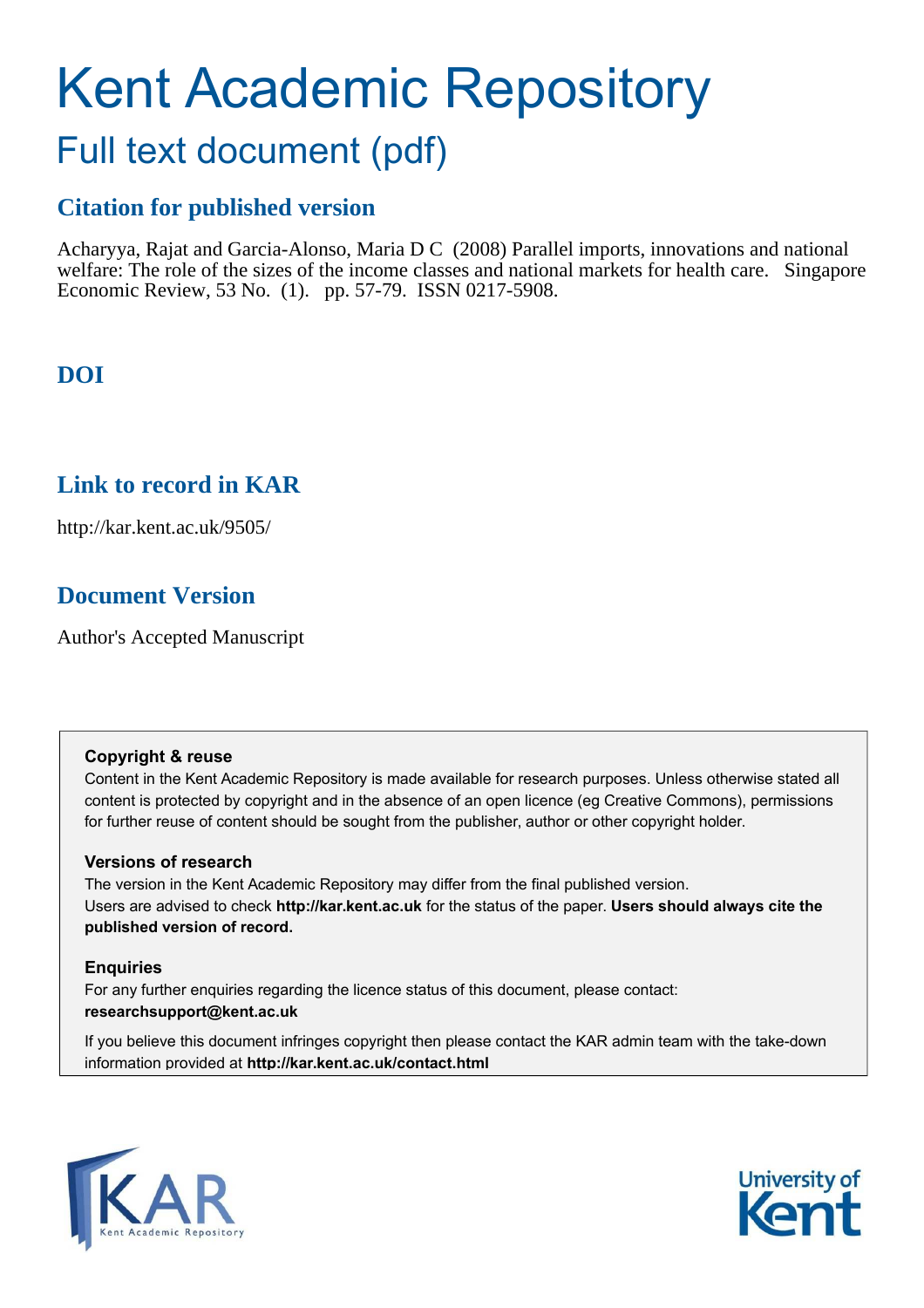#### **Parallel Imports, Innovations and National Welfare**  *Role of the Sizes of the Income Classes and National Markets for Health Care*

**Rajat Acharyya**

Jadavpur University

and

#### **María D. C. García-Alonso**

University of Kent

**Revised Draft: July 2007** 

**Key Words:** Parallel Imports; Price Discrimination; Health-Care Innovation; Market size; Income Distribution.

**JEL Cl. Nos.**: F13, I11, O34

 $\bullet$  An earlier version of this paper was presented at the ERGICHCS Conference on Innovation and Change in Health Care Systems held at the Andrassy University, Budapest, during 10-12 May, 2007. Rajat Acharyya would like to thank Martina Eckardt, Stefan Okruch, Carsten Hermann-Pillath and other conference participants for their useful comments. The usual disclaimer applies, however.

 Corresponding author. Department of Economics, Jadavpur University. Calcutta 700 032, India, e-mail: racharya@cal2.vsnl.net.in.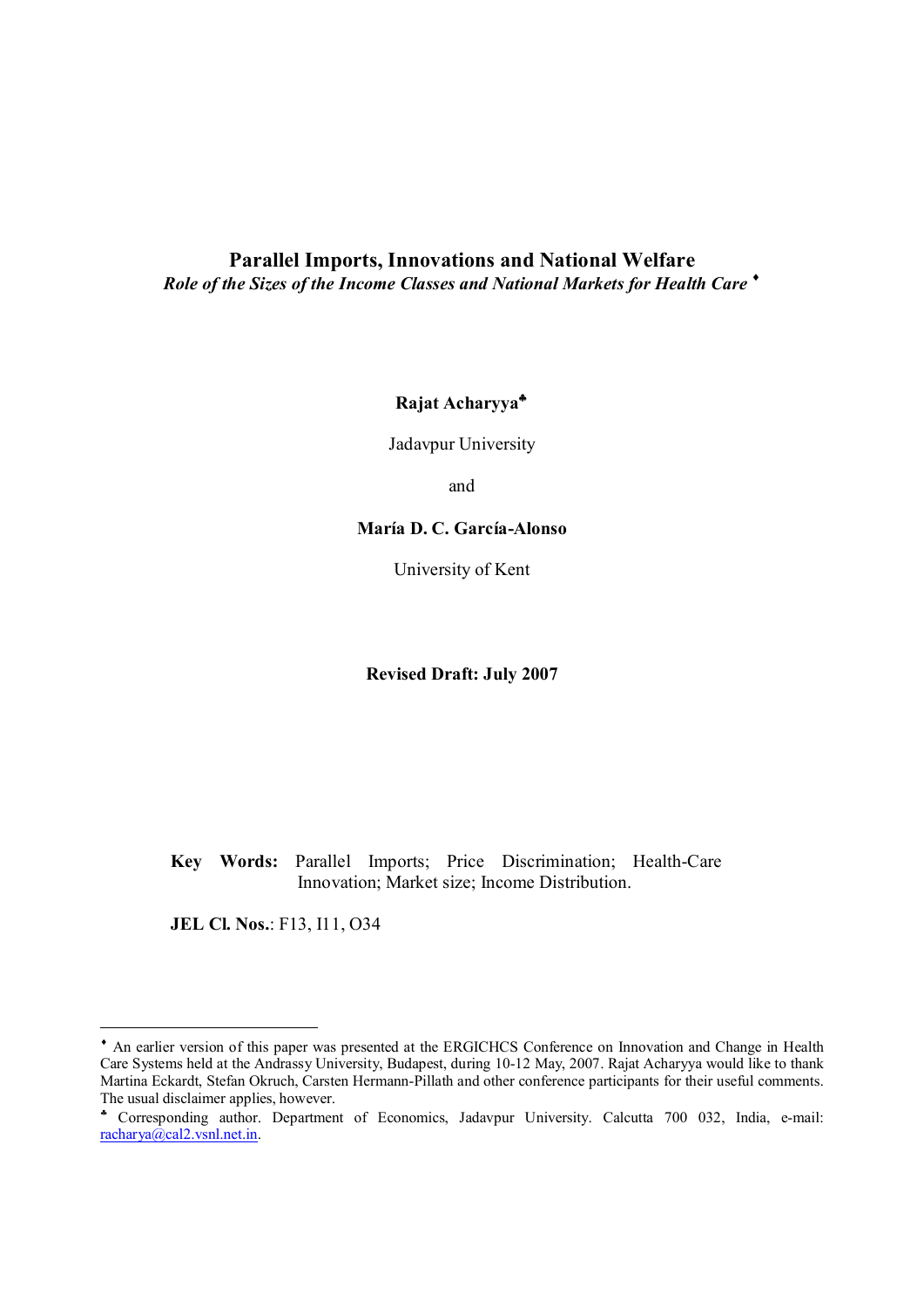#### **1. Introduction**

 $\overline{a}$ 

This paper examines the implications of parallel trade for the level of innovations in health care market, the price of the innovated drug and for the welfare levels of the Third and the Rich world. These implications are drawn in terms of both the size of the Third-world and the Rich-world markets relative to the differences in their per capita income levels and the distribution of potential buyers in each market over different income levels.

Possibly the most researched example of the impact of parallel trade on market access to drugs is that of the AIDS drugs. This is not surprising given that they have become the object of numerous international initiatives such as the Global Fund aimed at transferring income to poorer nations so as to increase their purchasing power for medicines. Although the Global Fund also covers Tuberculosis and Malaria, the idea that parallel imports may affect market is not so relevant in those cases. The reason is that, unlike AIDS, Tuberculosis and Malaria are mostly prevalent only in low income countries and therefore, the higher income countries are unlikely to represent a significant proportion of the demand for the medicines targeting such illness. Hence, richer countries are not likely to drive out supply to lower income countries in the presence of price arbitrage<sup>1</sup>.

The importance of parallel imports on the pricing strategies of AIDS drugs is well documented. For instance, Scherer and Watal (2002), and Hornbeck (2005) show that there is little statistical evidence of income based price discrimination in AIDS drugs across countries. They both suggest increasing the barriers to parallel trade as a way to increase well-being of poorer nations. However, as Rovira (2002) points out, it is sometimes too simplistic to just think of rich and poor countries in the world as the key to increasing access to medicines. Issues such as the scope and extent of coverage provided by national health systems become relevant especially in the presence of intracountry income inequality. Indeed, Hornbeck (2005) hints that there might be some link between intra-country inequality and the pricing of AIDS drugs. This strategic aspect of pricing raises the

<sup>&</sup>lt;sup>1</sup> Note this does not mean that the development and access to say malaria vaccines is not a challenge. It just posses different problems, more specifically, a public procurement problem as in those cases the market demand (due to low purchasing power) is just not strong enough to provide enough incentives for pharmaceutical firms to develop innovative drugs.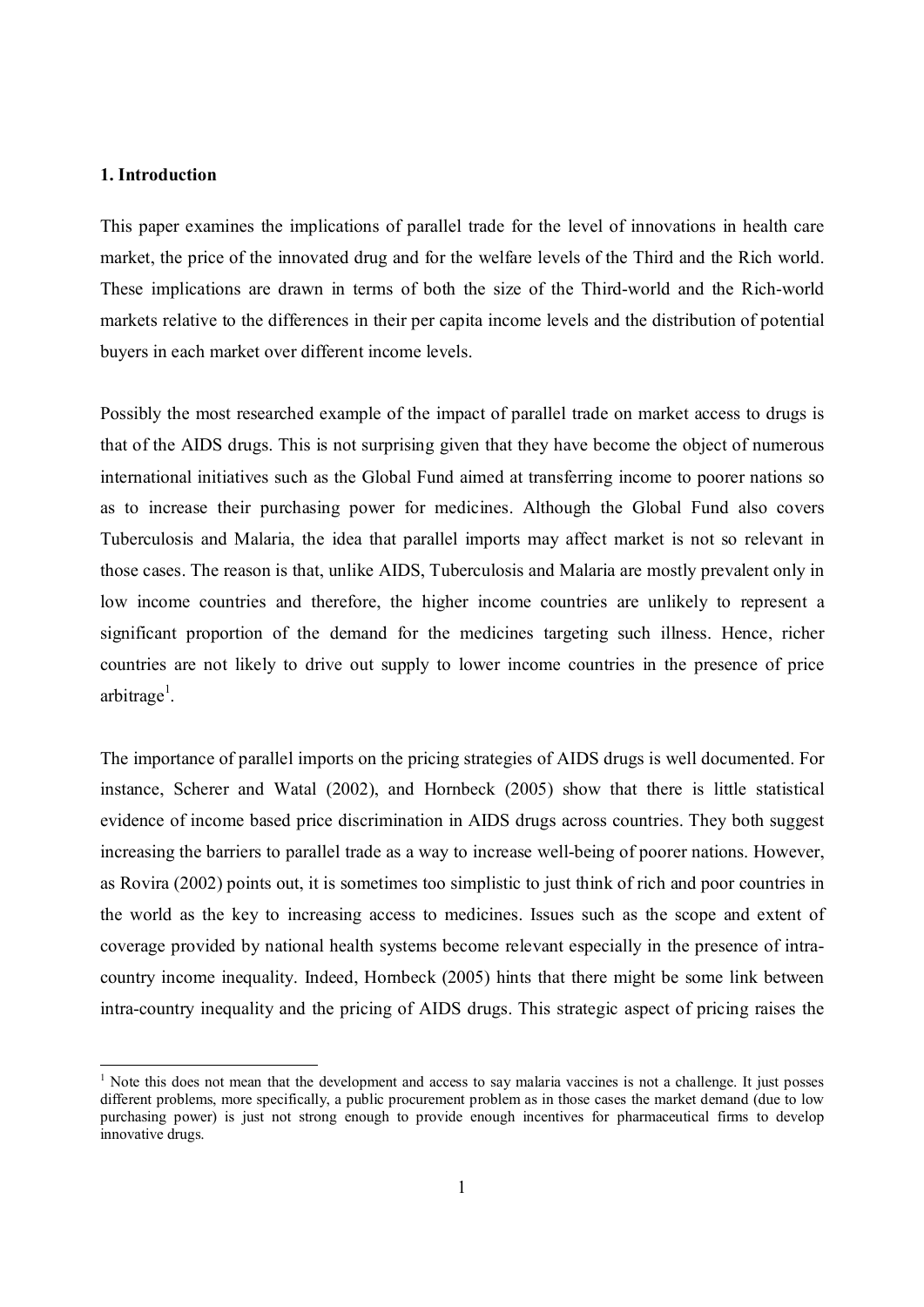issue of how not just different countries but, also different income groups within each country are affected by the ability of firms to implement international price discrimination.

The markets in different countries that differ with respect to willingness-to-pay for internationally traded commodities create scope as well as incentive for the MNCs having monopoly rights over their patented range of products to price discriminate. But, parallel trading limits the extent to which such price discrimination is feasible (and profitable). Rules of internal market in the EU allows parallel trade of any on-patent product, by which any trading firm can purchase such goods from the market supplied by the patent holding manufacturer and sell them in any other market without requiring the consent of the patent holder. Allowing for parallel trade as the rule of internal market in the EU emerged out of the Treaty of Rome and has found endorsement in the European Court of Justice that held that a patent holder's rights are exhausted EU-wide once the on-patent product is placed anywhere in the EU market. Parallel imports (and external referencing) especially of drugs are now being allowed in many other countries. For example, the new legislation in South Africa allows her health minister to resort to parallel imports if an on-patent drug is sold at a very high price [Maskus (2001)]. This has become the bone of contention triggering countless debates on who gains from such parallel trading. Danzon (1998) has been severely critical of the rationale of such a policy arguing strongly that this will in fact increase the price of imported drugs in the low-income countries and lower welfare all around.

Parallel imports restrict the patent holder's ability to discriminate among different markets on the basis of persisting income differences. If volumes of parallel imports are sufficiently high, the patent holder firm is forced to charge a uniform price in all markets related through trade. The only difference in prices across markets that might still exist would simply reflect differences in transport costs and different country-specific rates of tariffs. By the conventional wisdom of standard economic theory, the uniform price will be set somewhere between the highest and lowest discriminatory prices. Of course, as pointed out by Maskus (2001) and Jelovac and Bordoy (2005), there can be complete price convergence (or global uniform pricing) only if consumers value the original and parallel imported drugs equally. But this may not be the case because of different packages or guarantees. In general, however, under parallel imports, some of the low-income countries will experience an increase in the prices of drugs after parallel trading, and even worse,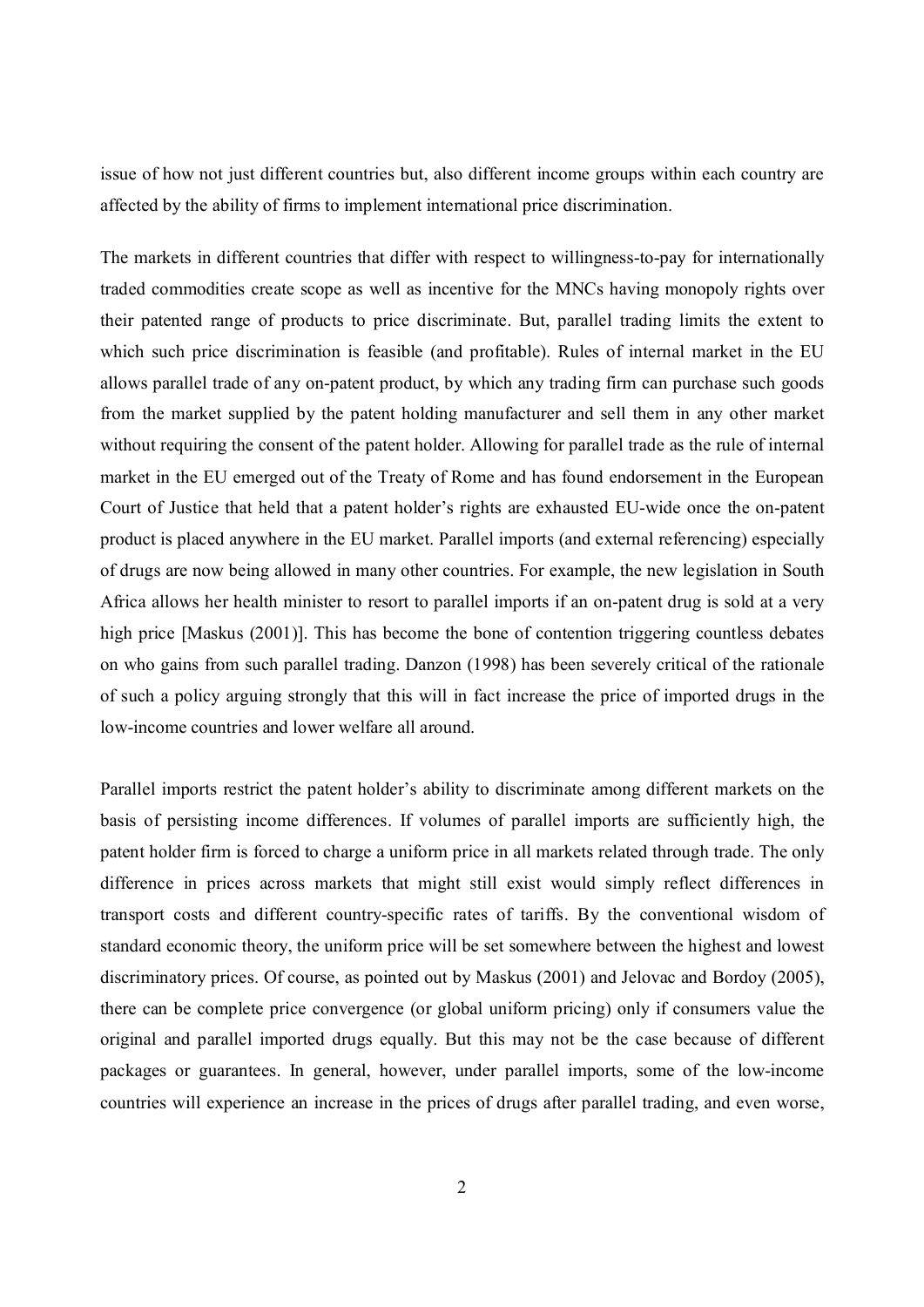they may simply be priced out of the market, thus losing access to new drugs [Danzon (1998), Maskus (2001), Malueg and Schwartz (1994)]. This is now a major concern and the origin of an ongoing debate on how to ensure Third World access to new innovated drugs, as low discriminatory prices can no longer be charged in these markets, and a low uniform price, as the pharmaceutical MNCs argue, cannot cover the costs of  $R&D^2$ .

The price convergence under parallel trading may also entail welfare losses for the poorer countries even when all these countries are served, whereas it may bring in gains for the richer countries. Jelovac and Bordoy (2005) have found an improvement in the *total* welfare when the countries differ only in their drug needs but a decline when they have different health insurance reimbursement policies. In addition to these static losses, there are some dynamic (or long term) losses as well. The lower profits for the multinational pharmaceutical companies may in fact lower their incentives to develop new drugs that involve substantial R&D costs. Of late, Valletti (2006) has precisely argued along this line in a model of vertical product differentiation with the marginal willingness-to-pay for the innovated quality of a drug varying both within and across the countries. In particular, he finds that a patent holder firm will invest less in product-R&D and develop a lower quality variety of a drug under parallel imports than it would have done in the absence of such a rule of internal market. But, for some extreme parametric values, he finds an improvement in the *global* welfare under parallel importing.

However, the improvement in global welfare is less appealing if it is associated with a fall in consumers' surplus in the low-income countries. So it is worthwhile to know the country-specific welfare properties of parallel trading that depend on the direction of the consequent changes in both the price and the level of R&D investment. This country-specific welfare effect is an important determinant of parallel trade as a policy choice of the trading nations behaving non-cooperatively. For example, Richardson (2002) has demonstrated that when countries can individually choose whether or not to allow parallel imports, the unique Nash equilibrium is the one where all countries that are served permit parallel importing. This is because the high-price countries that benefit from

 $\overline{a}$ 

 $2$  The Global Fund launched by the UN has been driven primarily by this cause of concern. See Acharyya and Garcia-Alonso (2006) for a discussion on how such a cash transfer programme, even under parallel imports, can induce innovation of drugs. Moreover, such innovations provide a self-interested motive for buyers in the rich countries to participate voluntarily in such Global Fund programme.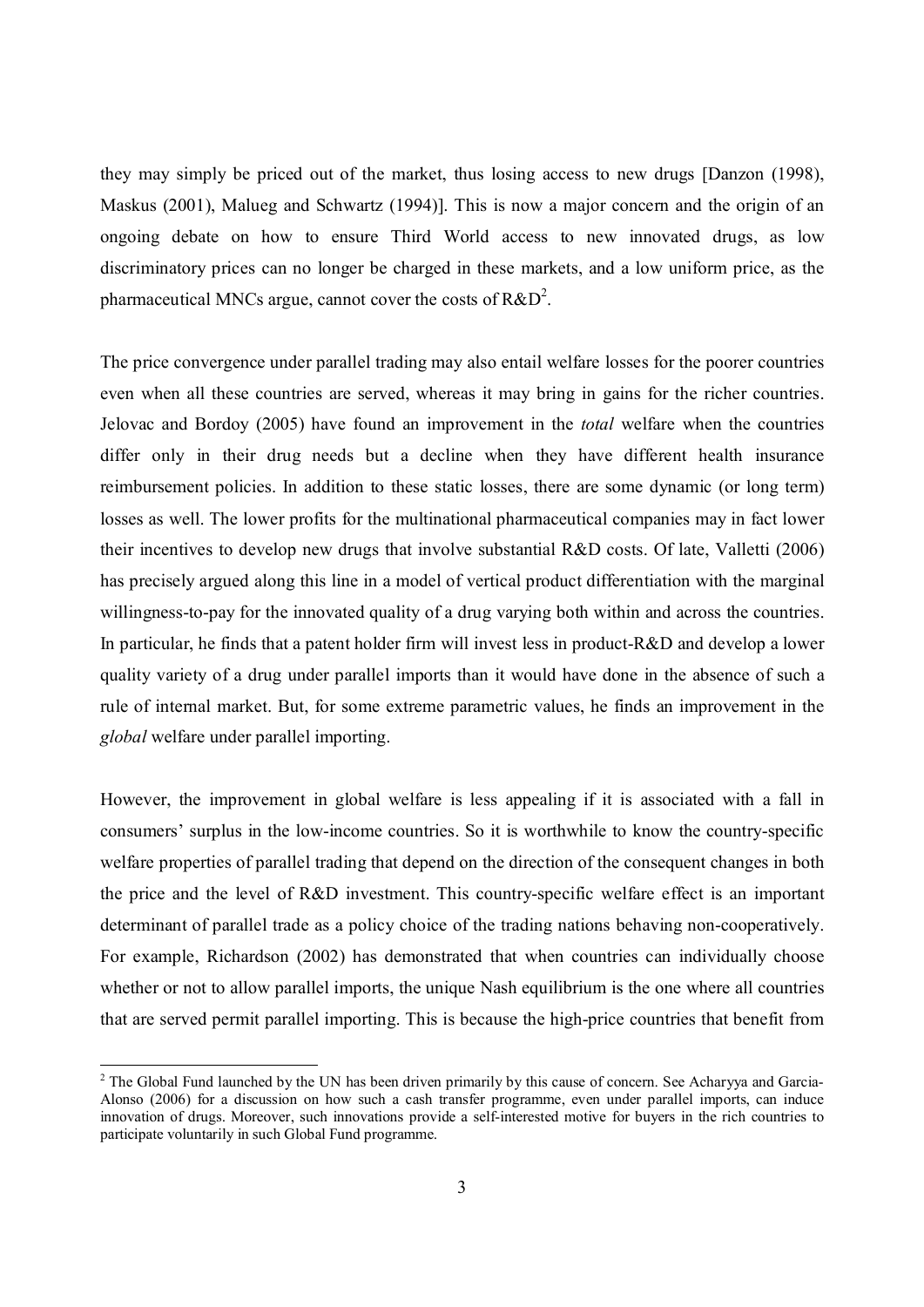parallel imports can *undo price discrimination*. This results in global uniform pricing<sup>3</sup>. Of course, this result depends on the inability of the low-price countries to restrict parallel exports of the drug to the high-price countries. But when the countries *can* simultaneously choose parallel imports *and* exports policies, (market-based) price discrimination will be the Nash equilibrium outcome. However, his analysis is based on only the static price and output effects of parallel imports on country-specific welfare. It is to be seen, therefore, what implications does the under-investment result have on the country-specific welfare levels and consequently on the individual decisions of the trading nations regarding whether to allow or prohibit parallel trade.

Given such specific concerns, our analysis differs from that of Valletti (2006) in one important direction. We take into account the intra-country non-uniform income distributions and physical size differences of the countries in addition to their difference in the maximum willingness-to-pay for the innovated drug. Though the under-investment result still holds, under full market coverage the uniform price under parallel imports is *smaller* than the discriminatory prices. As we demonstrate here, whether all the markets and all the consumers in each market will be covered under parallel imports or not depends on the inter and intra country income distribution pattern in relation to the (relative) degree of the per-capita income differences of the countries. When it is profitable for the patent-holder firm to serve all the markets and consumers, parallel imports unambiguously *lowers* the (uniform) price of the innovated drug below the lowest discriminatory price. This is because under full market coverage, under-investment and thus development of a *lower* quality drug must be accompanied by a reduction in its price to induce *all* consumers to buy the innovated drug. This result is important and, in fact, rationalizes the apprehension underlying the South African legislation modification that discriminatory prices may result in higher domestic prices of imported drugs. By implicitly assuming all markets that are served are *partially covered* by the MNC, Valletti (2006) ignores this possibility of the uniform price under parallel imports being lower in all countries including the country with the lowest price under discrimination. But as demonstrated by Wauthy (1996) and Acharyya (1998), the extent of market coverage should be an equilibrium outcome of the profit-maximizing behaviour of firm(s) rather than an ex ante restriction.

<sup>&</sup>lt;sup>3</sup> But if governments have political economy concerns, then even high-price countries may choose to prohibit parallel imports [Richardson (2002, p. 242)].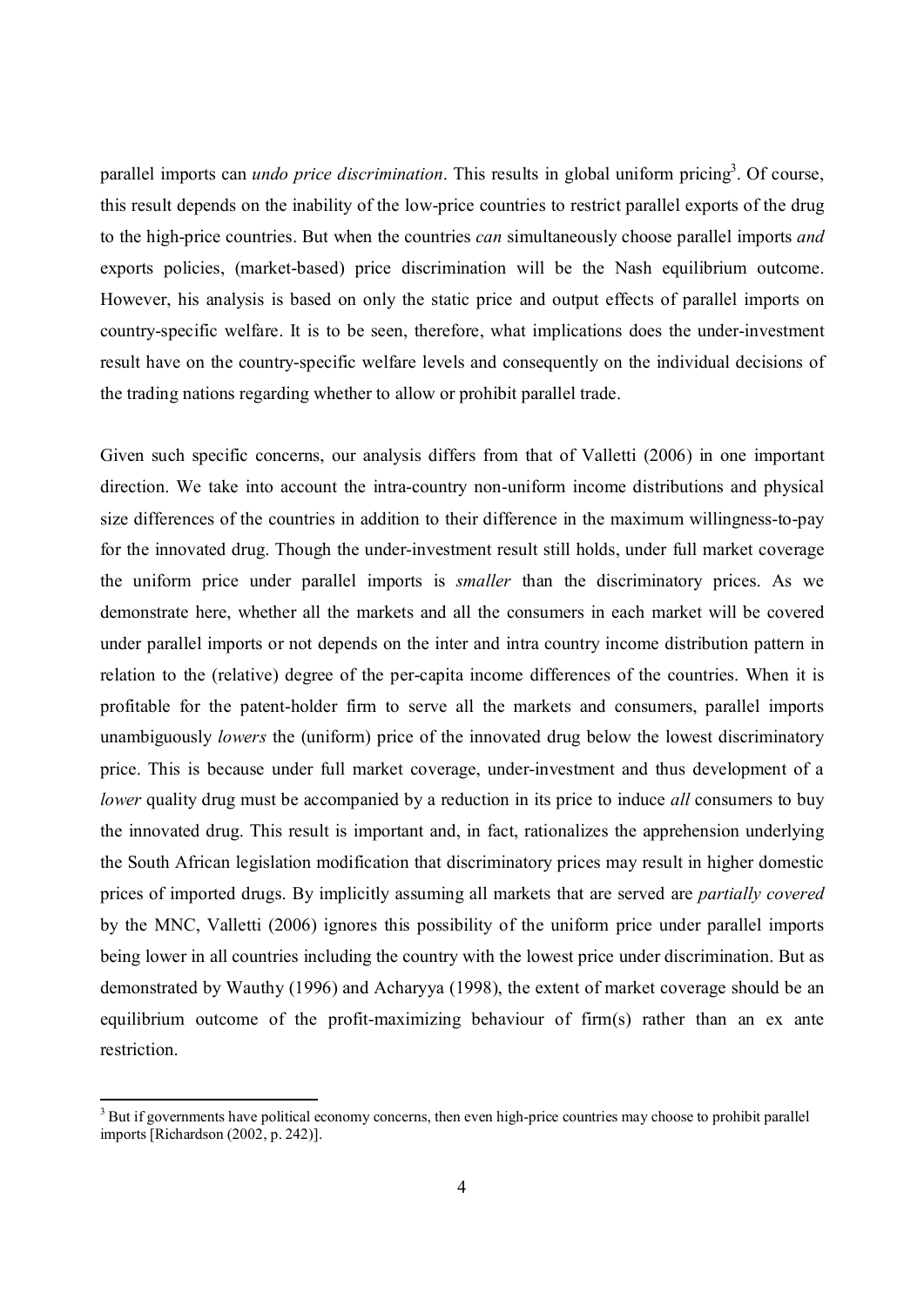Yet, consumers in the low-income countries lose under parallel trading because the price decline does not compensate them for the under-investment in R&D that results in development of a lower quality drug compared to the discriminatory regime. Thus, observation by Maskus (2001) that "it is curious that most developing countries express opposition to restricting parallel trade" is correct but for different reasons<sup>4</sup>. These oppositions to restrict parallel trade are hard to justify not because parallel imports would actually result in higher prices of drugs, but because it would lead to underinvestment in innovations resulting in a poor quality of life and loss of welfare.

We also find that only the very rich buyers in the rich world *may* gain because for them the uniform pricing under parallel imports brings in a large decline in the price of the new drug that may overcompensate its utility loss from the low level of innovation. But if the patent-holder MNC belongs to the rich world and its lower profit is taken into account, total welfare of the rich country unambiguously falls. Thus, parallel trading does not bring any welfare gain at all. Both the countryspecific and the global welfare levels decline unambiguously. This means that when the R&D effect is also taken into account, even the high-price countries may prefer discrimination. Indeed, once we allow for intra-country income inequality, even discarding the MNC's profit, there will be cases in which the richer country prefers price discrimination as well. That is, in those cases no countries will have any incentive under the welfare criterion to undo price discrimination. Thus, the first result of Richardson (2002) is invalidated whereas his second result (viz. price discrimination as the equilibrium choice of countries) extends to the R&D case even when the low-price countries *cannot* restrict parallel exports.

Our results can also be related to Malueg and Schwartz (1994), though, unlike Malueg and Schwartz (1994), we are concerned with the impact of parallel imports on the different consumer groups and not aggregate welfare. However, for the case of no intra-country income inequality, it is straightforward to compare the welfare levels with and without parallel imports. What we find out is that price discrimination is then good for welfare even if no markets are dropped as a result of parallel imports. This result is partially due to the lower optimal quality with parallel imports and contrasts with Malueg and Schwartz (1994). Still, the main driver of the result in their paper is that uniform pricing improves allocative efficiency. That effect is not present in our paper since the

<sup>&</sup>lt;sup>4</sup> See Abbott (1998).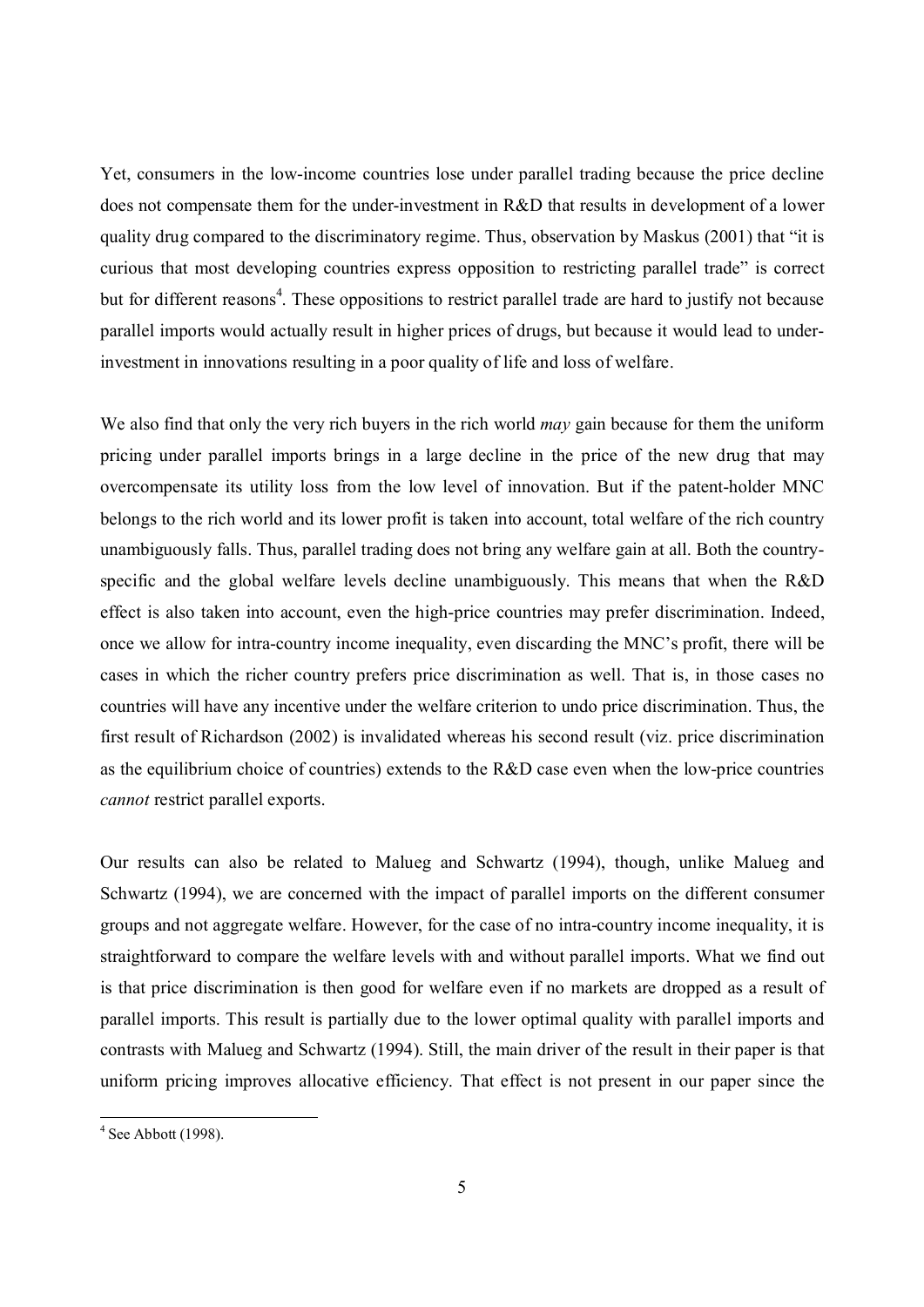demands are unitary and the firm will always set a price that will make all rich consumers buy, and therefore, any changes in price will just imply a transfer of surplus between consumer and producer without deadweight loss.

Our paper suggests an alternative interpretation of our assumption of intra-country inequality. We consider a world with blocks of countries with different incomes (a developed block and a developing block) that may or may not allow parallel imports across or within the block itself. This case is relevant to the current discussions on patent protection and price arbitrage within the context of WTO trade negotiations and the existence of free trade zones such us the EU.

The preference structure used to demonstrate the above-mentioned results is drawn heavily from the self-selection model developed in Cooper (1984) and Acharyya (1998, 2005)<sup>5</sup>. Two different cases are discussed. In the first case, there is no intra-country but only inter-country income differences. This case is studied to capture the implications of the relative size of countries differing in terms of their per capita income. In the second case, we allow for intra-country income disparity to demonstrate that under certain parametric restrictions on the distribution pattern in the rich world, the very rich consumers may benefit from parallel trading.

The rest of the paper is organized as follows. In section 2 we consider the benchmark case of per capita income differences of the countries with no intra-country income disparity. Section 3 examines the welfare properties of parallel imports when intra-country income disparity exists. A re-interpretation of the model to study regional exhaustion, instead of global exhaustion, of property rights is provided in section 4. Finally, we conclude the paper in section 5.

#### **2. Health Care Innovation in a Two-Country World Economy**

Consider a world economy with two countries: a poor country or a Third World (T) and a rich country (R). To begin with, consider inter-country income differences but no intra-country income disparity. Let the per capita income levels be  $y_T$  and  $y_R$ , and the number of consumers be  $n_T$  and  $n_R$ in the Third and the rich world respectively. Consumers in each country have identical valuations  $\theta$ 

<sup>&</sup>lt;sup>5</sup> These analyses examine the choice of a monopolist over a separating and a pooling (or uniform) price-quality menu for heterogeneous consumers in a market without any threat from imports. For a related earlier work, see Mussa and Rosen (1978).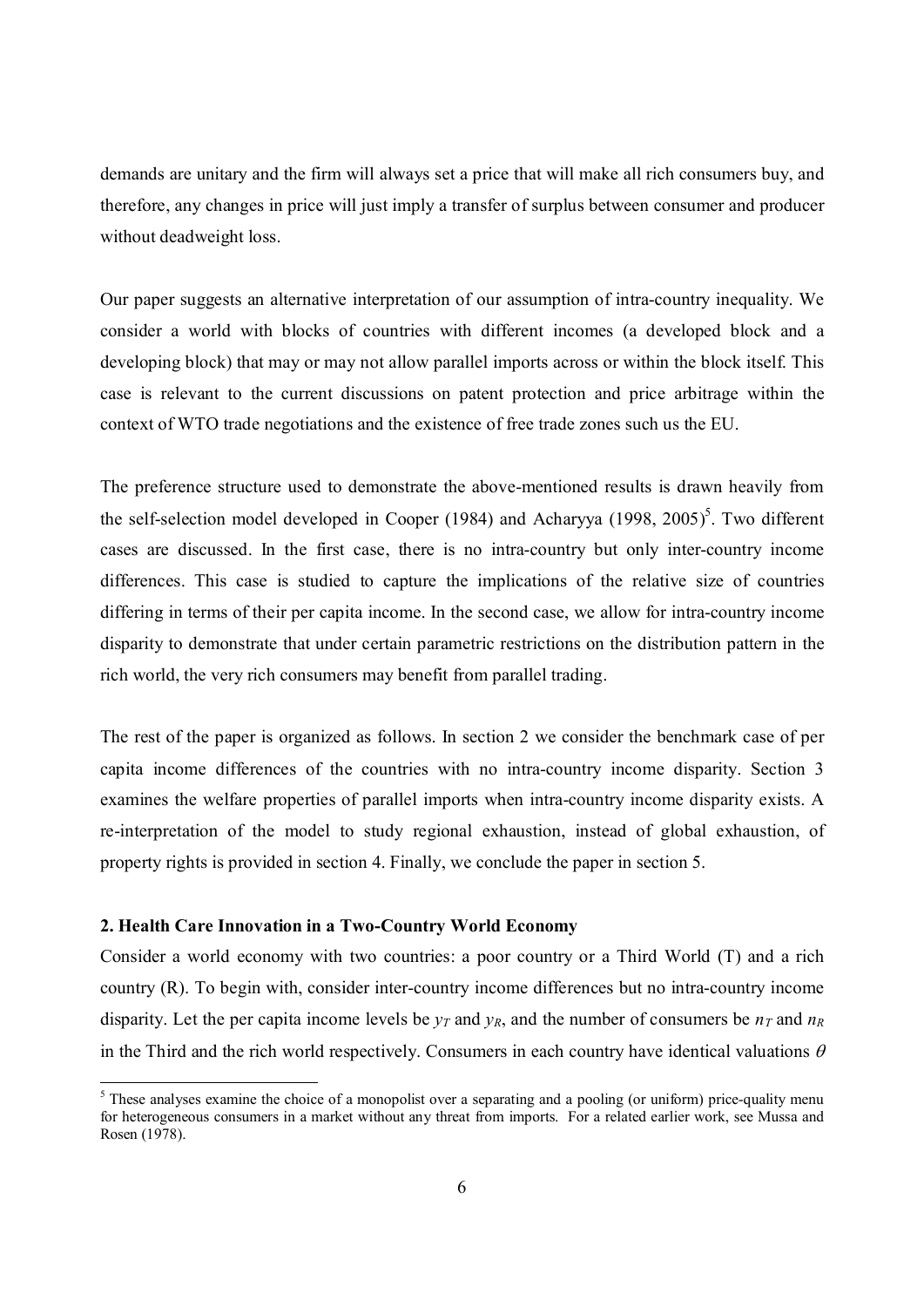for a particular quality of the drug that is being developed by a pharmaceutical MNC. This valuation is assumed to be linearly related to the income level. Each consumer buys, if at all, only one unit of the drug. Thus a representative consumer in country- $j$ ,  $j = T$ , R, derives (gross) utility from buying a drug of quality *s* as:

$$
U_j = u(y_j, s) \tag{1}
$$

that increases at a decreasing rate with the higher quality of the drug:

$$
u_s > 0, u_{ss} \le 0 \tag{2}
$$

By our assumption, since  $y_T < y_R$ , so,

$$
u(y_T, s) < u(y_R, s) \quad \forall \, s \tag{3}
$$

Thus, a rich-world buyer derives greater utility than a Third-world buyer from the same quality drug. Moreover, following the literature on quality choice, it is reasonable to assume that a richworld buyer has a greater addition to his utility and hence would be willing to pay more at the margin for a better quality drug that is innovated than a Third-world buyer would like to:

$$
\frac{\partial u(y_R, s)}{\partial s} > \frac{\partial u(y_T, s)}{\partial s} \quad \forall \ s \tag{4}
$$

These restrictions on the preference function have been widely used in the parallel literature on quality choice with heterogeneous consumers [Mussa and Rosen (1978), Shaked and Sutton (1982), Cooper (1984), Acharyya (1998, 2005)].

To exemplify our results we assume a linear form of the utility function defined in (1):

$$
u(y_j, s) = y_j s \tag{1a}
$$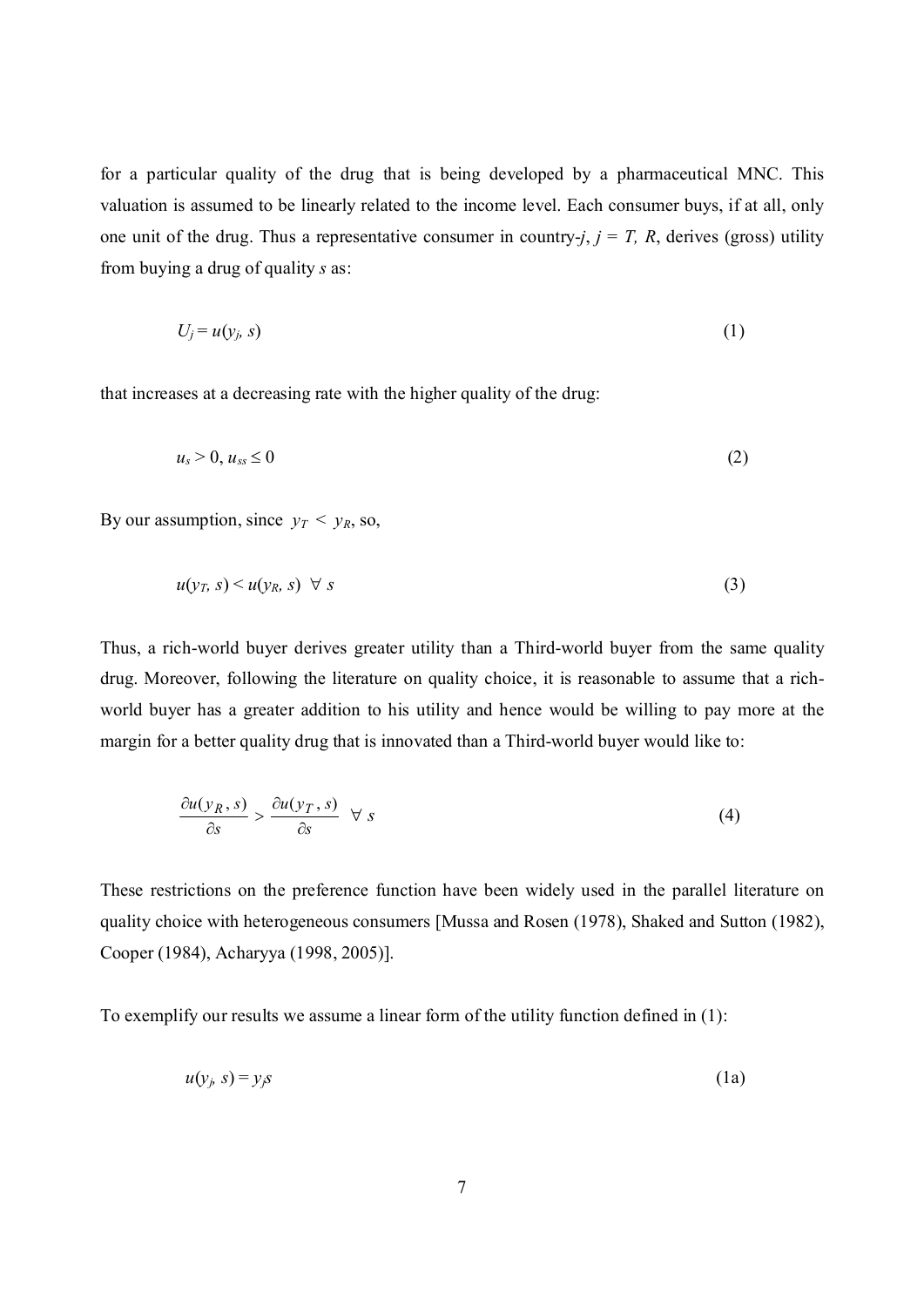This linear preference structure, however, does not alter our results qualitatively. Note that (1a) satisfies all the desirable properties as specified in  $(2) - (4)$ . Let the reservation utility of a buyer of income  $y_i$  be zero. Thus, by the individually rational (IR) constraint, he buys the drug if,

$$
y_j s \ge P \tag{5}
$$

There is a single pharmaceutical MNC situated in the rich country that plans to develop a new drug of quality *s* by investing the amount *C* in R&D. This R&D investment is increasing at an increasing rate in the target level of quality of the innovated drug:

$$
C = \frac{1}{2}s^2\tag{6}
$$

Except for this sunk cost, there is no other cost. Once the drug is developed, the MNC gets a patent that confers it with a monopoly right over its exclusive sales in different markets. Given the income differences across the rich and the Third world, such monopoly right creates scope for marketbased (price) discrimination (MBD) for the MNC. However, its ability to discriminate may be limited by parallel trading allowed by the countries. The MNC's innovation level and pricing of the drug thus vary according to whether parallel imports are allowed or not. In the following subsections, we consider investment decisions and welfare properties under each of these two regimes. The choices under the MBD regime are denoted by subscript *D,* whereas those under parallel imports are denoted by subscript *PI*.

#### 2.1 *Health Care Innovation under MBD*

Given the IR constraint in (5), for any innovated quality of the drug, under the MBD regime the MNC extracts all surpluses from the consumers in each country by charging  $P_{jD} = y_j s$ ,  $j = R$ , T. Thus, the profit realized equals,

$$
\pi_{\mathcal{D}} = (n_T \mathbf{y}_T + n_R \mathbf{y}_R) \mathbf{s}_{\mathcal{D}} \tag{7}
$$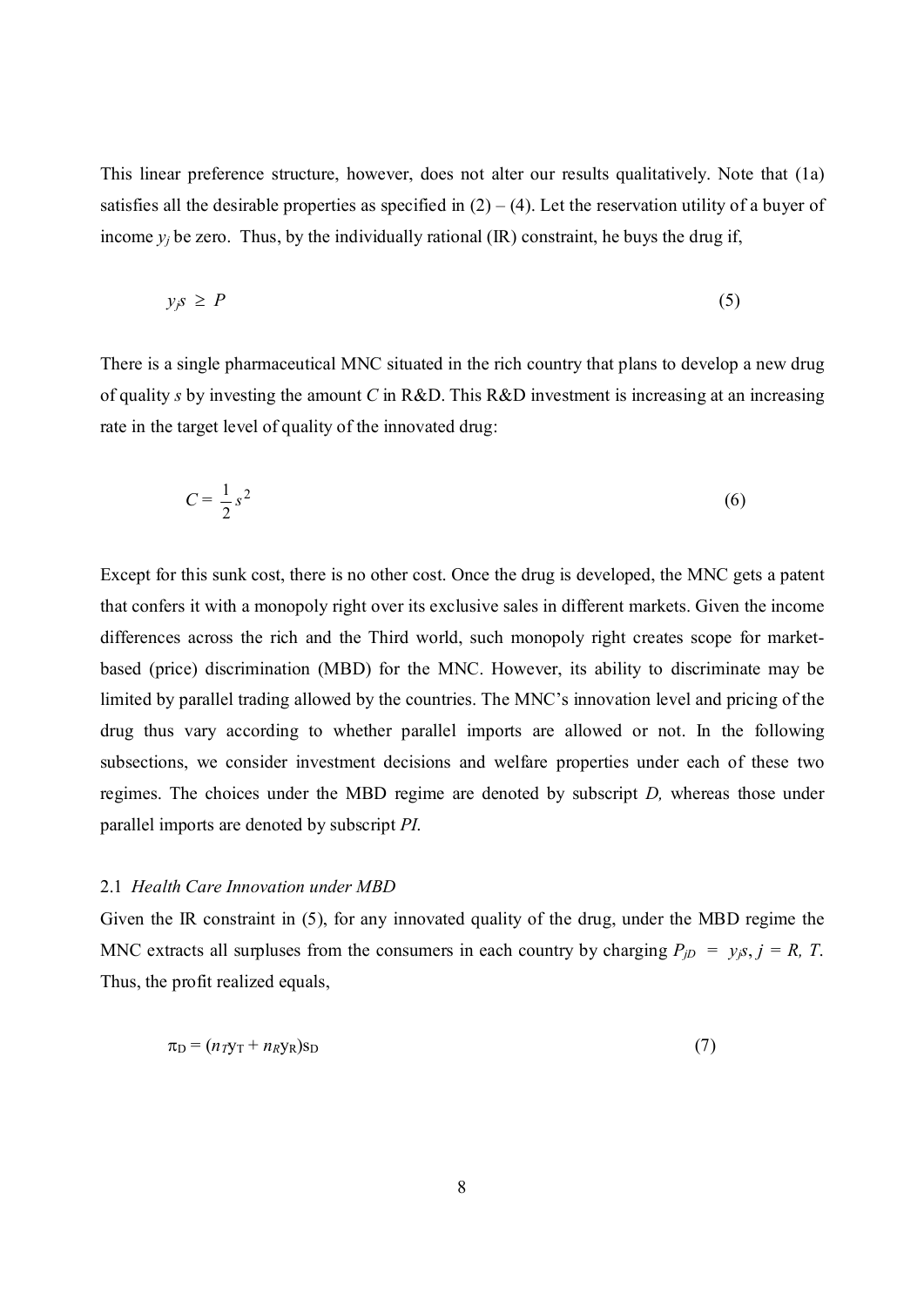The MNC decides about the quality level of the innovated drug and corresponding R&D investment level by maximizing this ex post (or realized) profit net of the R&D cost:

$$
\pi(s_D) = (n_{\text{TYT}} + n_{\text{RYR}})s_D - \frac{1}{2}s_D^2
$$
\n(8)

The first-order condition yields the following choice of quality level and corresponding investment level:

$$
s_D^e = n_{\rm T} y_{\rm T} + n_{\rm R} y_{\rm R} \tag{9}
$$

The corresponding equilibrium prices are:

$$
P_{Dj}^e = (n_{\text{TYT}} + n_{\text{RYR}}) \mathbf{y}_j \quad , j = T, R \tag{10}
$$

Note that both the innovated quality of the drug and its market-specific (discriminatory) prices depend on the income levels as well as on the size of the markets.

Since all surpluses are extracted by the MNC from both the rich and the poor consumers, the consumers' surplus in each country is zero, and the welfare of the rich country equals the profit of the MNC under MBD.

#### 2.2 *Parallel Imports*

When parallel imports and exports are allowed by the two countries, the traders buy the drug in the low-priced Third World and export it to the high-priced Rich world. Thus, *assume* that the Third World government allows parallel exports and the rich world government allows parallel imports of the innovated drug. These policies limit the patent-holder MNC's ability to discriminate between the two countries. The MNC can still charge differential pricing if it offers limited geographical warranty for the innovated drug. Since the parallel traders cannot provide warranty coverage for the parallel exported drugs to the rich world, the buyers in the rich world would value these drugs less than the one sold by the MNC to them. Thus, as argued by Jelovac and Bordoy (2005) and Maskus (2001), even under parallel trading the prices need not be the same in the two markets. To illustrate, let  $\beta$  < 1 be the rate at which buyers in the rich world discount the value of the drug re-exported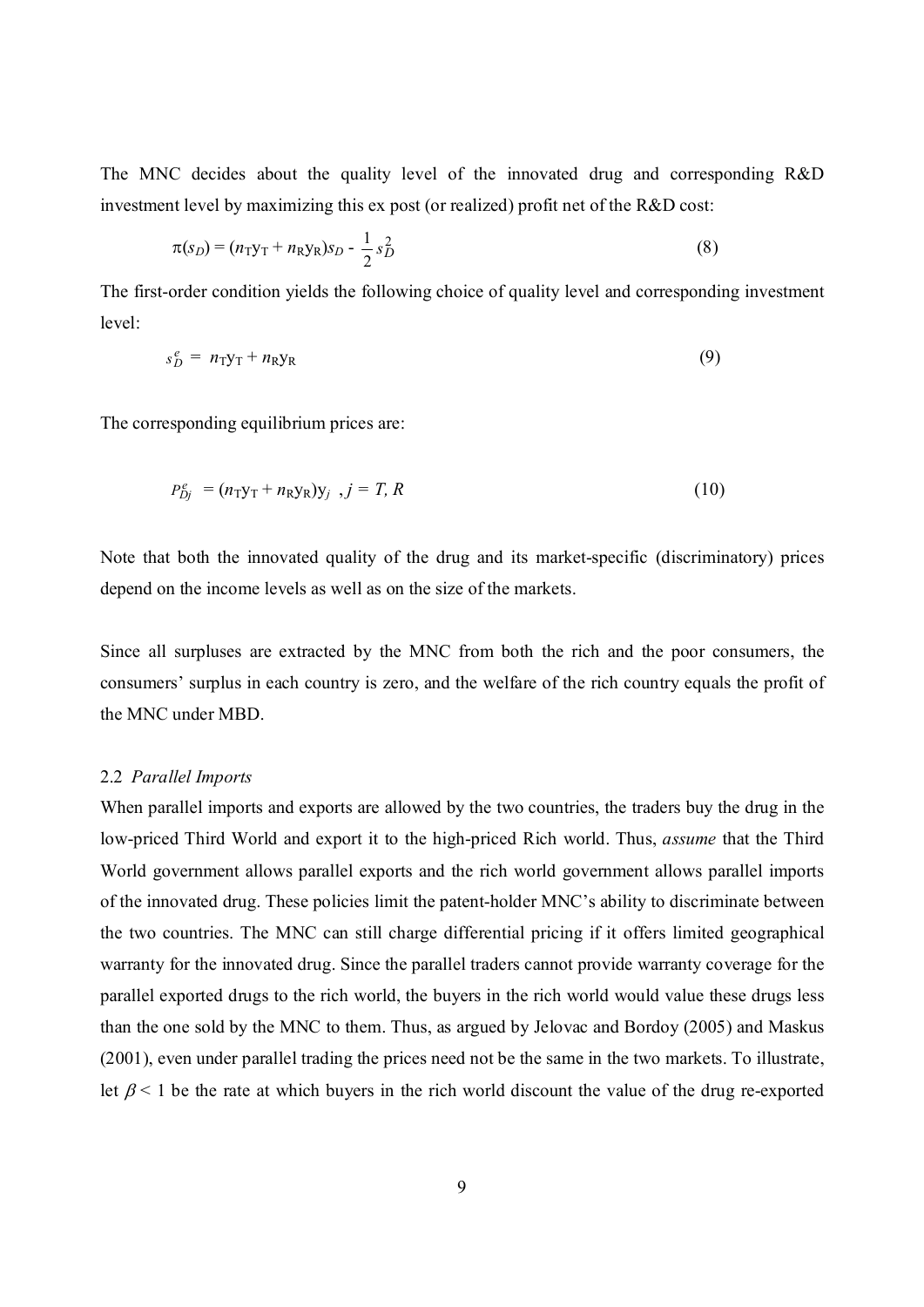under parallel trading. Thus, the net utility that a representative rich-world buyer receives from buying the low-priced drug imported from the Third World equals,

*V*(*y<sub>R</sub>*, *S*) =  $\beta$  *y<sub>R</sub>S* - *y<sub>T</sub>S* 

where, *S* is the *perceived* quality of the parallel imported drug.

If the MNC charges the price  $p_R$  to him, he buys it if  $V(y_R, s) \ge V(y_R, S)$ , i.e., if,

$$
p_R \leq y_T s + (1 - \beta) y_R s
$$

 $\overline{a}$ 

Thus, for  $\beta$  < 1, the MNC can charge a higher price than the price  $v<sub>T</sub>$ s at which the innovated drug is sold by it in the Third World and re-exported to the rich world by the parallel traders. But if there is no geographical warranty and other reasons for the rich-world buyers to differentiate between the drug sold by the MNC and the one re-exported by parallel traders (i.e.,  $\beta = 1$ ), parallel trading will erode all price differences across these two markets. In rest of the analysis, however, we shall assume that the buyers do not discount the re-exported drug so that under PI the monopolist must charge uniform price in all the markets. For drugs that are *search goods* in nature in the terminology of Nelson (1974) – whose quality is known to the buyers a priori – like the one modeled here (and in the existing literature), warranty does not make much of a sense and thus discounted valuation of the parallel imported drugs needs to be justified differently $6$ .

Given the (per capita) income differences of the countries, there are two possible (uniform) prices for any innovated quality. One is charging  $y<sub>R</sub>$ *s* and thus excluding the Third world buyers from accessing the innovated drug. This is the case of partial coverage of the global (or integrated) market. Equilibrium choices under this partial coverage are denoted by tilde over the choice variables. The other is charging the lower uniform price  $v<sub>TS</sub>$ , which is the case of full (global) market coverage.

<sup>&</sup>lt;sup>6</sup> The geographical warranty story is more relevant for durable pharmaceutical products like surgical instruments, sphygmomanometer, medical testing kits and the like, but not so much perhaps for drugs.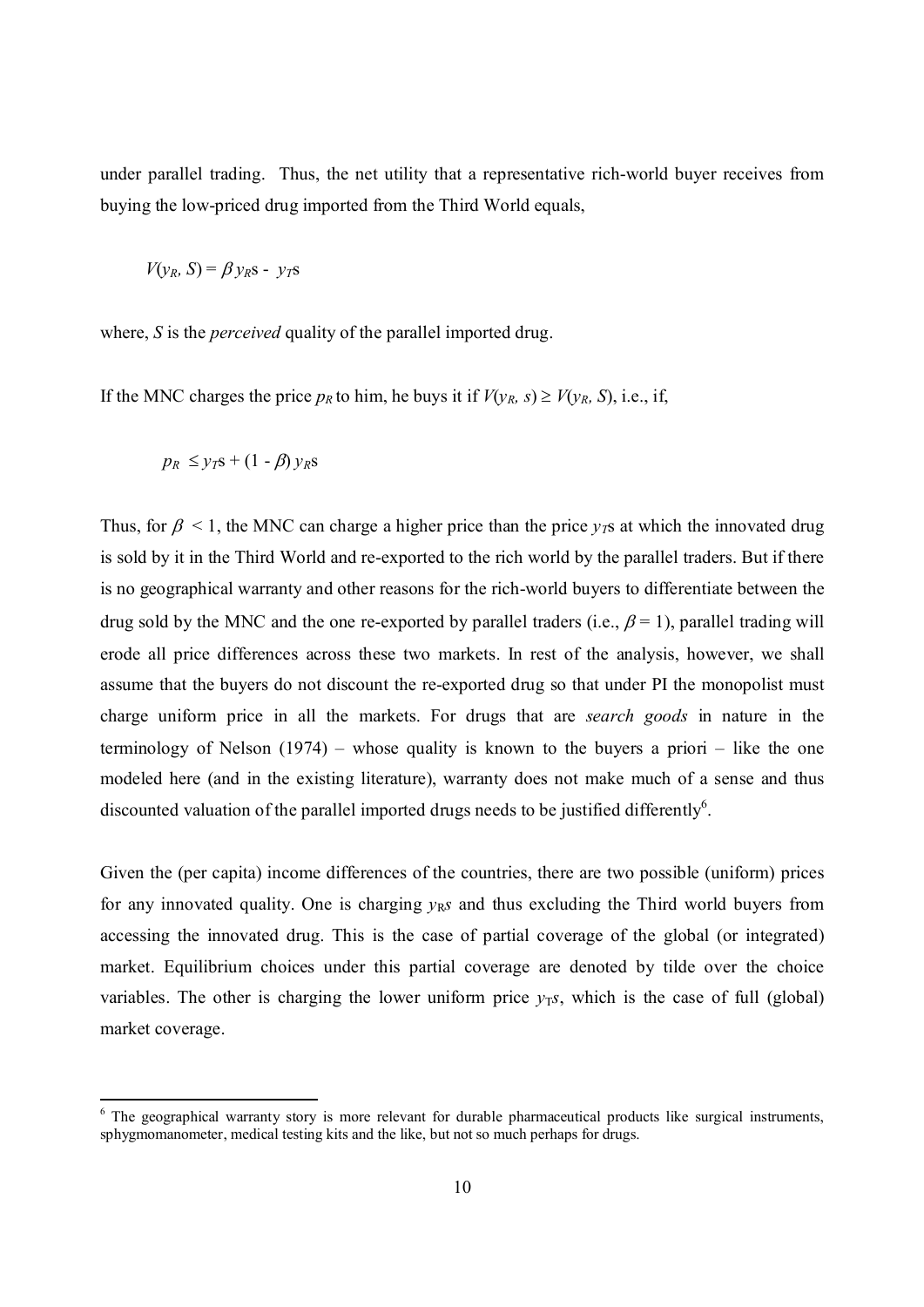Proceeding as before, it is straightforward to check the following two quality levels under partial and full market coverage:

$$
\widetilde{s}_{PI}^e = n_R y_R \tag{11a}
$$

$$
s_{PI}^e = [n_T + n_R]y_T \tag{11b}
$$

Thus the choice of the market coverage under PI depends on the size of the two countries. More precisely,

 *Lemma* 1: The MNC caters to both the markets under PI only if *T*  $R = yT$ *R T y*  $y_R - y$ *n*  $\frac{n_T}{\lambda}$  >  $\frac{y_R - y_T}{\lambda}$ .

> *Proof*: Given (11a) and (11b), the profits from serving only the rich world and from serving both the markets are respectively,

$$
\widetilde{\pi}_{PI} = \frac{1}{2} (n_R y_R)^2
$$

$$
\pi_{PI} = \frac{1}{2} [(n_T + n_R) y_T]^2
$$

Thus,  $\pi_{PI} > \tilde{\pi}_{PI}$  if  $(n_T + n_R)y_T > n_Ry_R$ , which boils down to,

$$
\frac{n_T}{n_R} > \frac{y_R - y_T}{y_T} \tag{12}
$$

Hence the claim.  $\Box$ 

This is understandable. Only if the number of potential buyers in the Third world is sufficiently large in the sense defined in (12), it makes sense for the MNC to charge a lower uniform price  $y_T s$ to serve both the markets. Moreover, the larger is the income gap across the rich and the Third world, the greater should be the size of the market in the Third world to induce the MNC to cater to them. However, note that the loss of access to new drugs for the Third world under PI (when it is not sufficiently large in size in the sense defined in (12)) is because of the profit-*maximizing* motive of the MNC rather than the oft-quoted argument that the low uniform price that enables such access does not cover the cost of innovation. The policy implication of this result is that a small country (in the above sense) should not allow parallel exports of the drug to the rich world if it has to ensure access to the innovated drug for its own consumers.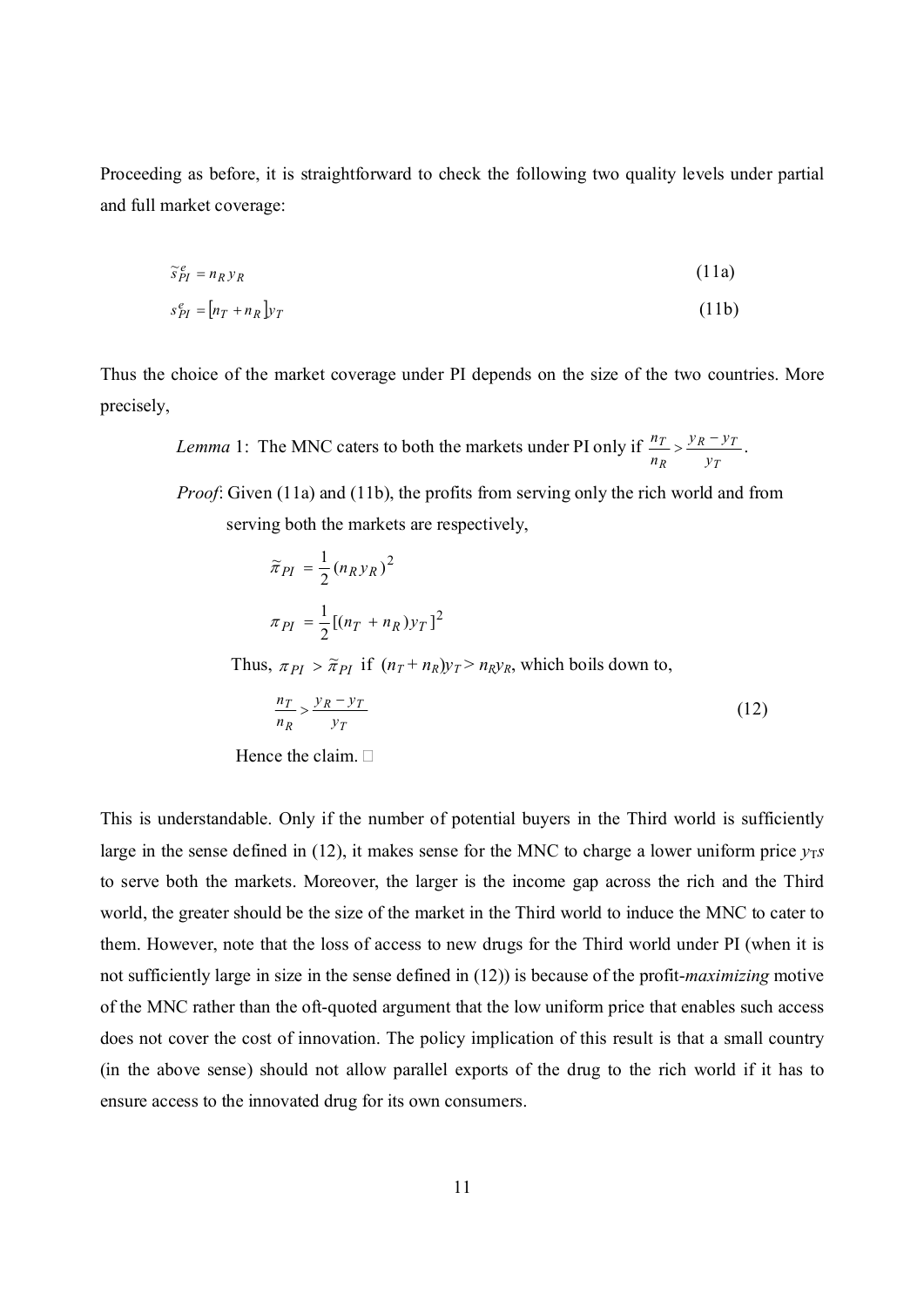The interesting observation is that if serving all markets is profitable for the MNC, it develops a higher quality drug than when it caters only to the rich-world buyers. But in both these cases, regardless of the relative country sizes, PI leads to *lower* R&D investment and innovation of lower quality drug than under MBD. Therefore,

### **Proposition 1**: *Parallel imports unambiguously lower health care innovation. The extent of such decline in the investment is larger for a relative size of the Third world smaller than that specified in* (12)*.*

**Proof**: The first part follows directly from the quality choices under MBD and PI as in (9),

(11a) and (11b). For the second part, it is sufficient to note that  $\tilde{s}_{PI} = 2(\tilde{\pi}_{PI})^2$ 1  $\widetilde{s}_{PI} = 2(\widetilde{\pi}_{PI})^{\overline{2}}$  and 2 1  $s_{PI} = 2(\pi_{PI})^2$ , so that for a relative size of the Third world smaller than that specified in (12),  $s_{PI}^e > \tilde{s}_{PI}^e$ .

#### 2.3 *The Welfare Property of PI*

The relevant case for comparison of equilibrium prices and welfare levels under market-based discrimination and parallel import regimes is the one where both countries are served<sup>7</sup>. This confines us to the relative country sizes defined in (12). It is then straightforward to check that,

$$
P_{PI}^e - P_{DT}^e = n_R(y_T - y_R)y_T \tag{13}
$$

Therefore,

 $\overline{a}$ 

*Lemma 2*: Under parallel imports the poor country buyers get the innovated drug, albeit of lower quality, at a lower price than under market-based discrimination.

*Proof*: Since  $y_R > y_T$ , the result follows directly from (13).

 $<sup>7</sup>$  When only the rich world is served under PI, it unambiguously loses. As in case of MBD, the MNC extracts all the</sup> surpluses from the buyers there so that the social welfare of the rich world is just the MNC profit, which, however, is smaller under PI than under MBD.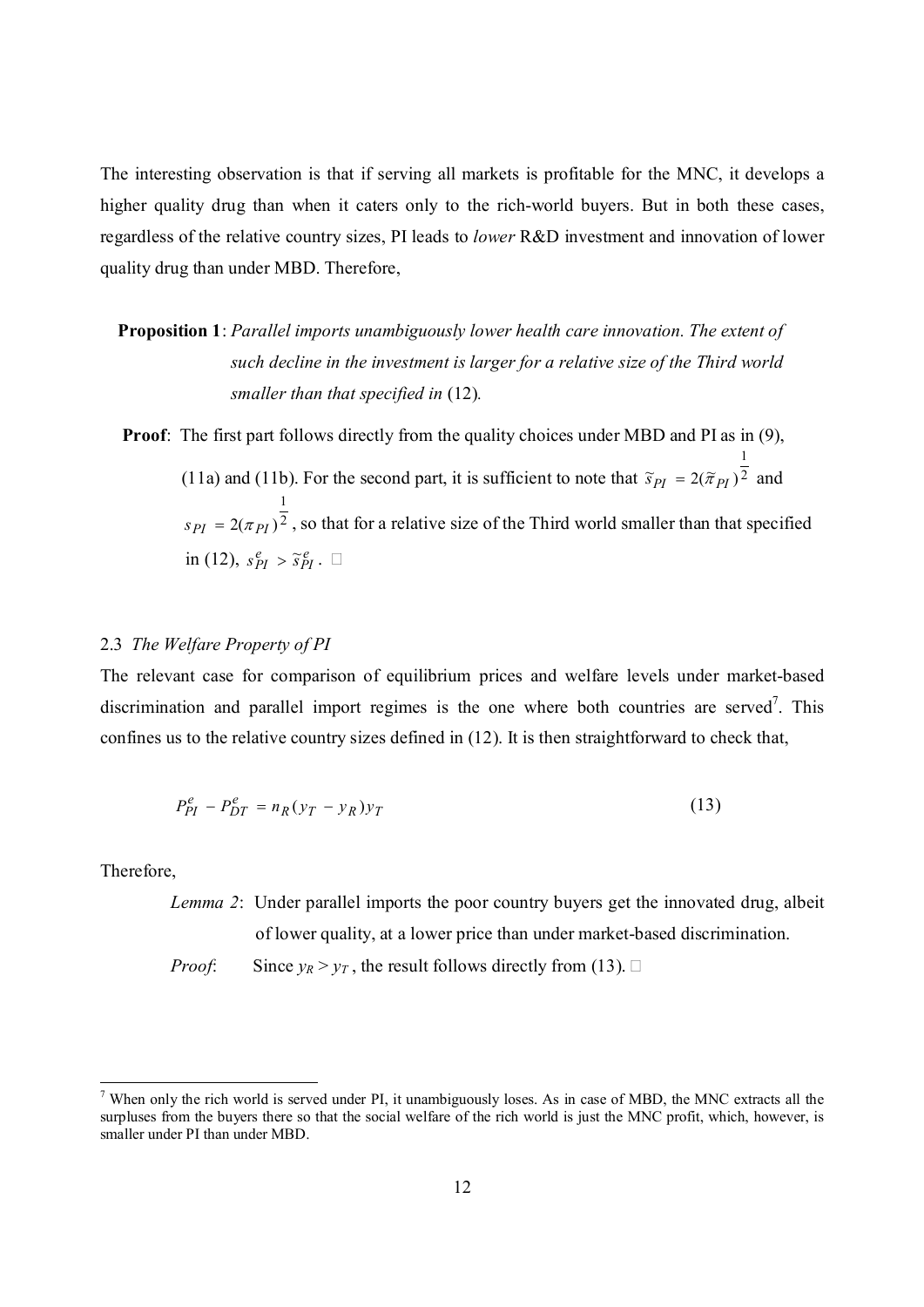This is contrary to what Maskus (2001) argued, but of course is not counter-intuitive. When it is profitable for the MNC to serve the poor country, it must lower the price below the discriminatory price  $P_{DT}^e$  to satisfy the IR constraint (5) of the buyers there since the innovated drug is now of a lower quality variety. That is, the uniform price under PI is lower than both the discriminatory prices because of the adverse dynamic (or R&D) effect of PI that has been ignored Maskus and other researchers while discussing the effect on the drug prices. This result, in fact, can be stated in more general terms. As long as the marginal-willingness-to-pay for higher innovated quality differs across different countries, be it due to (per capita) income or taste or both, PI will lower the price of the drug all around, provided of course it is still profitable for the MNC to serve all markets as under  $MBD<sup>8</sup>$ .

Yet, the Third world does not gain. In fact it does not lose either because under both the marketbased discrimination and parallel import regimes the MNC extracts all surpluses from the consumers there. The rich-country buyers, on the other hand, unambiguously gain because the uniform pricing under parallel imports leaves them with a strictly positive net surplus. The loss of utility from the lower quality of health care is overcompensated by the large decline in the price that is required to induce the buyers in the poor-country to buy the innovated drug.

Regarding the rich country, it is worth noting that even though consumer surplus is higher with parallel imports (due to the lower price that compensates for the lower quality), once the MNC profits are added to welfare, the higher profits the MNC gets under MBD actually compensate for the lower consumer surplus thereby making MBD preferable for a rich country with a MNC<sup>9</sup>.

#### 2.4 *International Redistribution of Income*

An interesting policy implication that follows from the above discussions is that an international redistribution of income from the rich to the poor world, such as the UN launched Global Fund,

<sup>-</sup>

$$
W_D^R - W_{PI}^R = n_R y_R (s_D^e - s_{PI}^e) + n_T (P_{DT}^e - P_{PI}^e) + \frac{1}{2} [(s_{PI}^e)^2 - (s_D^e)^2] = \frac{1}{2} n_R (y_R - y_T) (s_D^e - s_{PI}^e) > 0.
$$

 $8$  As pointed out by Tirole (1989), as long as the preference structure satisfies the properties specified above, the source of consumer heterogeneity (across or within countries) does not matter. For a more elaborate discussion on this see Acharyya (2005).

<sup>&</sup>lt;sup>9</sup> Simply note that by Proposition 1,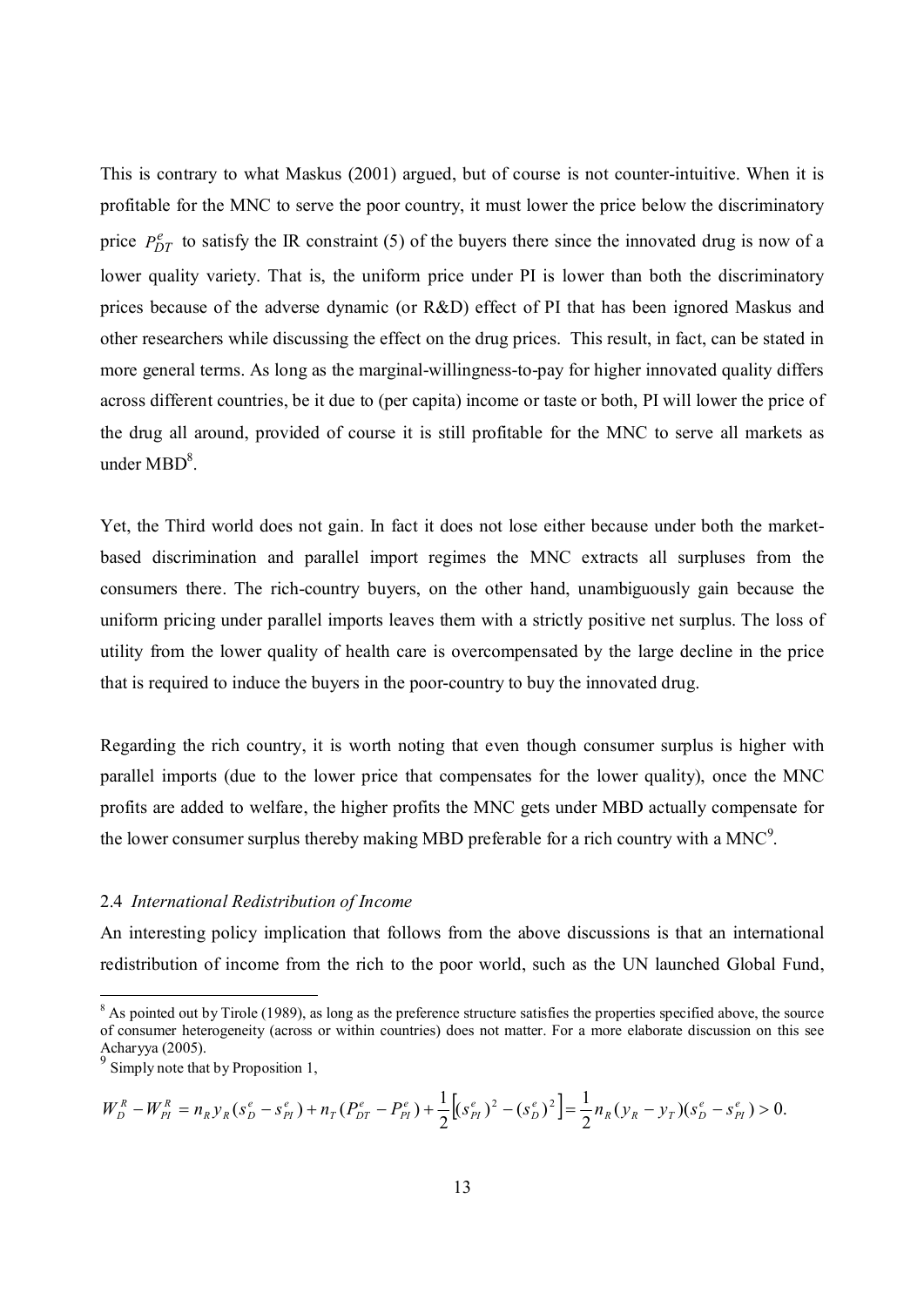may induce higher innovation as well as access of the Third world to such innovation. Let  $\hat{y}_T$  and  $\hat{y}_R$  be the post-transfer income levels of consumers in the Third and the rich world respectively. Under the market-based discrimination, denoting the post-transfer innovation level as  $s_{DF}$ , using (9) we can write,

$$
s_D - s_{DF} = n_R(y_R - \hat{y}_R) - n_T(\hat{y}_T - y_T)
$$
\n(14)

But since in this two-country model, the total contribution by the rich country must equal the income received by the poor country, so  $n_R(y_R - \hat{y}_R) = n_T(\hat{y}_T - y_T)$ . Hence,  $s_D = s_{DF}$ . Thus, an international redistribution of income from the rich to the Third leaves the innovated quality of the drug unchanged.

Under parallel imports, on the other hand, such redistribution of income raises the innovation level when both the markets are served. This is evident from (11b). Moreover, since the right-hand-side value in (12) declines with such a transfer, transfers now make it profitable for the MNC to cater to even a smaller sized Third world. In other words, a transfer of income from the rich to the Third world ensures access to the innovated drugs and health care even for a smaller Third world. This result is similar to the one derived in Acharyya and Garcia-Alonso (2006).

#### **3. Intra-Country Income Differences and Health Care Innovation**

The intra-country income disparity, which has not been considered in the benchmark case discussed above, is often quite significant in the Third and the rich world. In this section, we examine how far do our results change in such a case.

There are several ways one can introduce intra-country income disparity in the basic framework of analysis. One simple and tractable way is to consider the discrete case where there are only two income levels in each country:  $y_T$  and  $y_M$  in the Third world and,  $y_M$  and  $y_R$  in the rich world, and  $y_T \leq y_M \leq y_R$ . Essentially this means that the two countries differ both in respect to the minimum and the maximum willingness-to-pay. We shall later discuss the implication of countries differing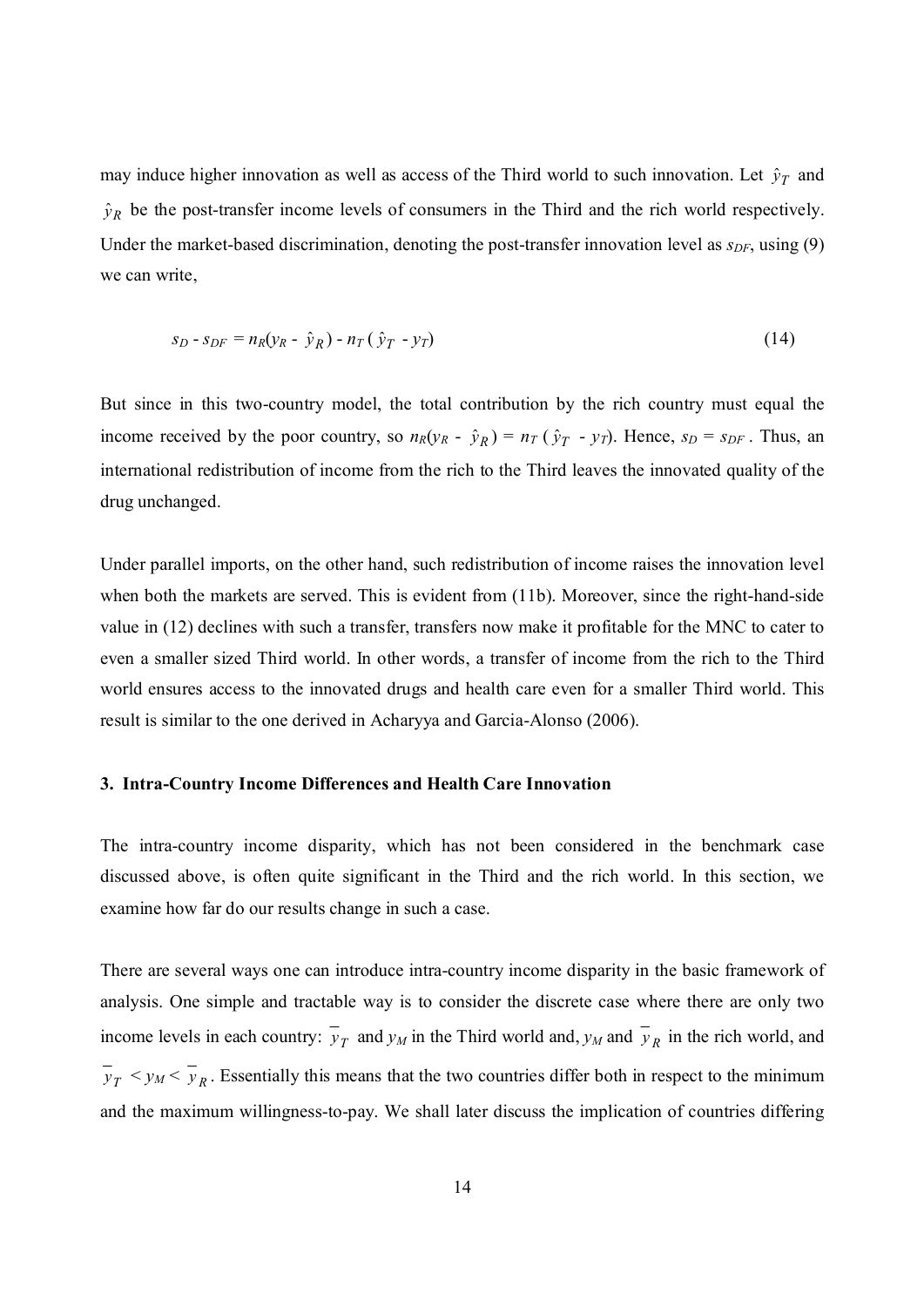only in respect of the maximum willingness-to-pay as in Valletti (2006). Let  $n_{T1}$ ,  $n_{TM}$ ,  $n_{RM}$  and  $n_{R2}$ are the number of (potential) buyers in the respective income classes in the two countries. For the purpose of drawing implications of intra-country income disparity and distribution pattern per se, we make two assumptions. First of all, the country sizes are the same as before:

$$
n_{T1} + n_{TM} = n_T \tag{15a}
$$

$$
n_{RM} + n_{R2} = n_R \tag{15b}
$$

Second, the national incomes of the countries remain the same. That is,

$$
n_{T1} \bar{y}_T + n_{TM} y_M = n_T y_T \tag{16a}
$$

$$
n_{RM} y_M + n_{R2} y_R = n_R y_R \tag{16b}
$$

Thus, given (15),  $y_T < y_T$  and  $y_R < y_R$ .

#### 3.1 *Single Price under Market-Based Discrimination*

Perfect price discrimination is no longer possible now even when parallel imports are not allowed. This is because a priori the exact *type* of a buyer in any market is not known to the MNC. For example, for any given choice of the innovated quality *s*, if in the rich world the MNC charges the poorer buyers with income  $y_M$  the price  $y_M$  and the richer buyers with income  $y_R$  the price  $y_R s$ , the expected profit  $(n_{RM} y_M + n_{R2} y_R)$ s is never realized unless the MNC can identify who are the poorer and who are the richer buyers, and accordingly can prohibit the richer buyers from mimicking the poorer buyers. Thus, without parallel imports, the MNC is forced to charge uniform prices in each country, which, however, may differ across these national markets.

Under MBD, serving only one market is clearly profit reducing for the MNC since without parallel trading, there would be no arbitrage across the countries. The choice for the MNC is then whether to cater to all types in each market by charging a low uniform price, to only the richer buyers in the Third world but serving all in the rich world, to all in the Third world but only the richer buyers in the rich world, and finally, only the richer people in each country. The first one is what we call full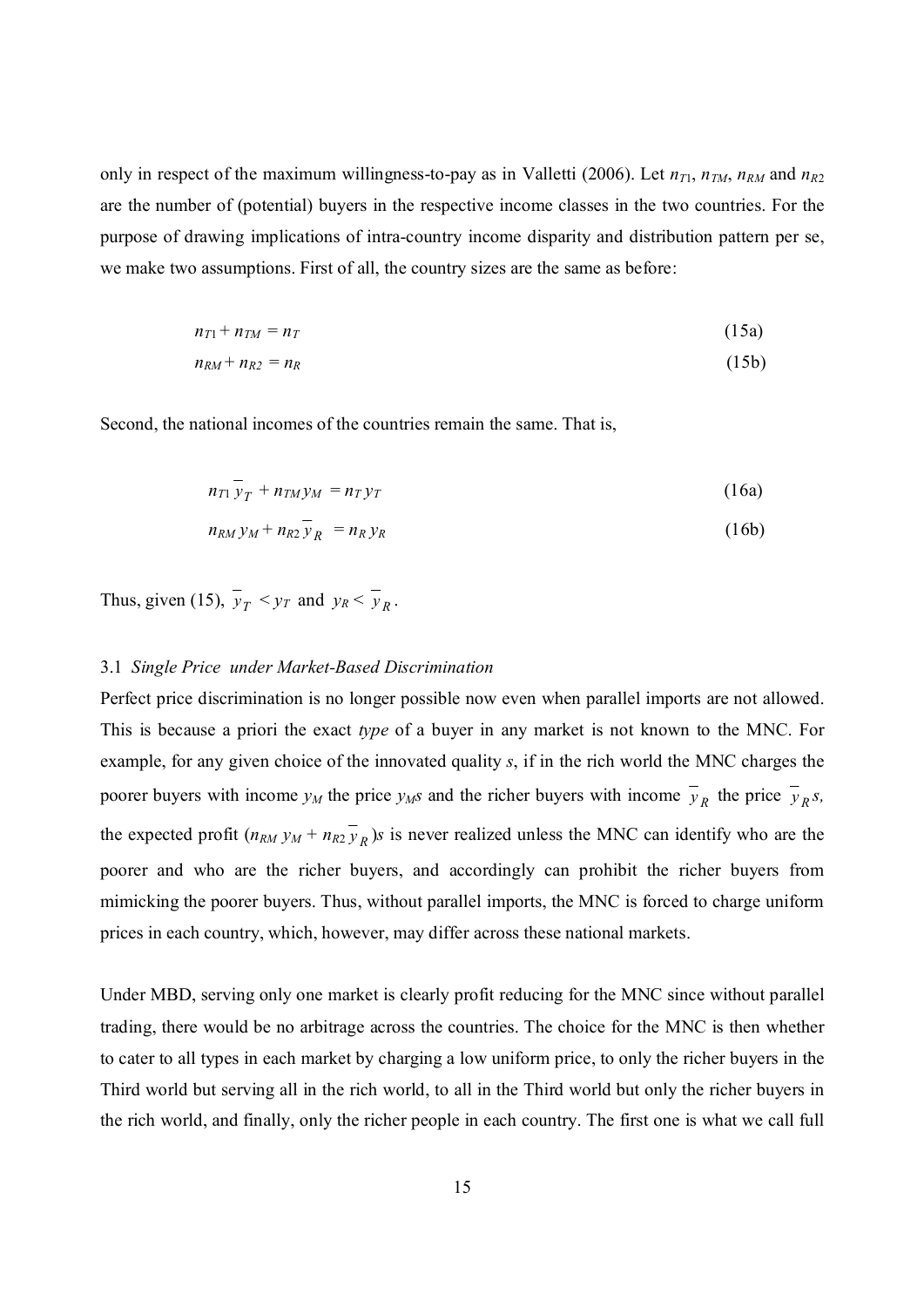market coverage whereas the other three possibilities are the different cases of partial market coverage. These choices of price and the extent of coverage of each market depend on the size of income classes or the pattern of intra-country income disparity in each country, similar to the condition (12). In particular,

*Lemma 3*: With intra-country income disparity, the patent-holder MNC serves all markets with full coverage under MBD if the income distribution pattern in each country satisfies,

$$
\frac{n_{T1}}{n_{TM}} > \frac{y_M - \overline{y}_T}{\overline{y}_T}
$$
 (17a)

$$
\frac{n_{RM}}{n_{R2}} > \frac{y_R - y_M}{y_M} \tag{17b}
$$

Proof: See appendix.  $\square$ 

Note that these conditions are consistent with both uniform distribution ( $n_{T1} = n_{TM}$ ,  $n_{RM} = n_{R2}$ ) and non-uniform distribution. In rest of our analysis, we confine ourselves to these income distribution patterns that ensure the full market coverage in each country. Later we will discuss the implications of different cases of partial market coverage.

Following similar arguments as in the case of no intra-country income disparity, it is immediate that the MNC will charge the (uniform) prices  $y_T s$  and  $y_M s$  in the Third and the rich world respectively when the markets are fully covered. These prices extract all the surpluses from the poorer buyers but leave the richer buyers with strictly positive net surpluses, and yield the ex post profit equal to  $[(n_{T1} + n_{TM}) y_T s + (n_{RM} + n_{R2}) y_M s]$ . Maximization of this profit net of the R&D cost gives us the following choice of innovated quality:

$$
\hat{s}_D^e = [(n_{T1} + n_{TM}) \bar{y}_T + (n_{RM} + n_{R2}) y_M]
$$
\n(18)

where, we put "hat" on the quality choice to distinguish it from the quality choice when there is no intra-country income disparity.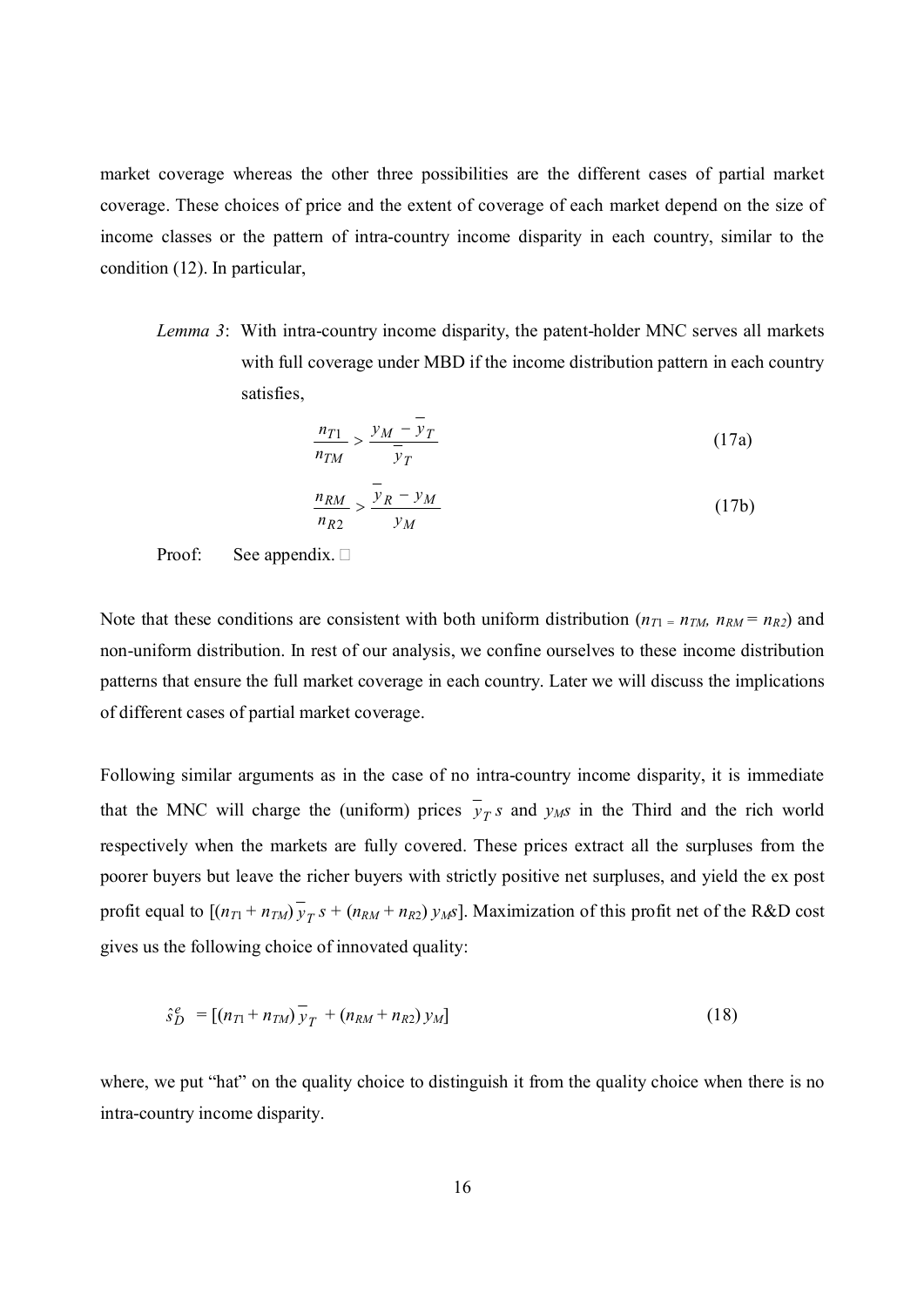Comparing (9) and (18), the following result is immediately evident:

*Lemma 4*: Intra-country income disparity per se lowers the level of health care innovation,

i.e,  $\hat{s}_D^e < s_D^e$ .

*Proof*: By the assumption made in (15) we can write,

$$
s_D^e - \hat{s}_D^e = n_T(y_T - \overline{y}_T) + n_R(y_R - y_M) > 0
$$

Hence the claim.  $\Box$ 

-

Intra-country income disparity means different marginal willingness-to-pay within a country for the innovated drug. This creates scope for price discrimination among the buyers in each country only if the MNC can segment the market by offering incentive-compatible different price-quality pairs to the different types of buyers. But with zero production cost and sunk R&D cost, such a separating menu (or price and quality discrimination) is not profitable for the MNC as demonstrated elsewhere  $[Acharyya (1998)]^{10}$ . Thus, the monopolist offers the same innovated quality to all and, under the assumption of full market coverage, sets a low uniform price for that uniform quality. To compensate for the loss of profit due to the lower (uniform) price, the MNC thus lowers the level of innovation compared to that when all buyers have the same (higher) income. What follows immediately is that a transfer of income from the rich to the poor in each country that lowers intra-country income disparity will induce a higher level of innovation under

MBD. This is also apparent from (18) since *T e D y s*  $\hat{c}$  $\frac{\partial s_D^e}{\partial t} > 0$  and *M e D y s*  $\partial$  $\frac{\partial s_D^e}{\partial s} > 0$ . But the changes in the intra-

country income distribution pattern, as captured by the population ratios *TM T n*  $n_{T1}$  and *R*2 *RM n*  $\frac{n_{RM}}{n}$ , have no effect on the innovation level as long as such changes satisfy  $(17a)$  and  $(17b)^{11}$ .

 $10$  Even though it may be difficult to conceive that a MNC will innovate an inferior quality drug, Szymanski and Valletti (2005) offer some explanations for such a possibility.

As can be seen from the appendix, the innovation level varies among full market coverage and the three cases of partial market coverage. Thus, only if the population of Third world, say, is redistributed over the two income groups in such a way that inequality in  $(17a)$  is now reversed, the innovation level changes.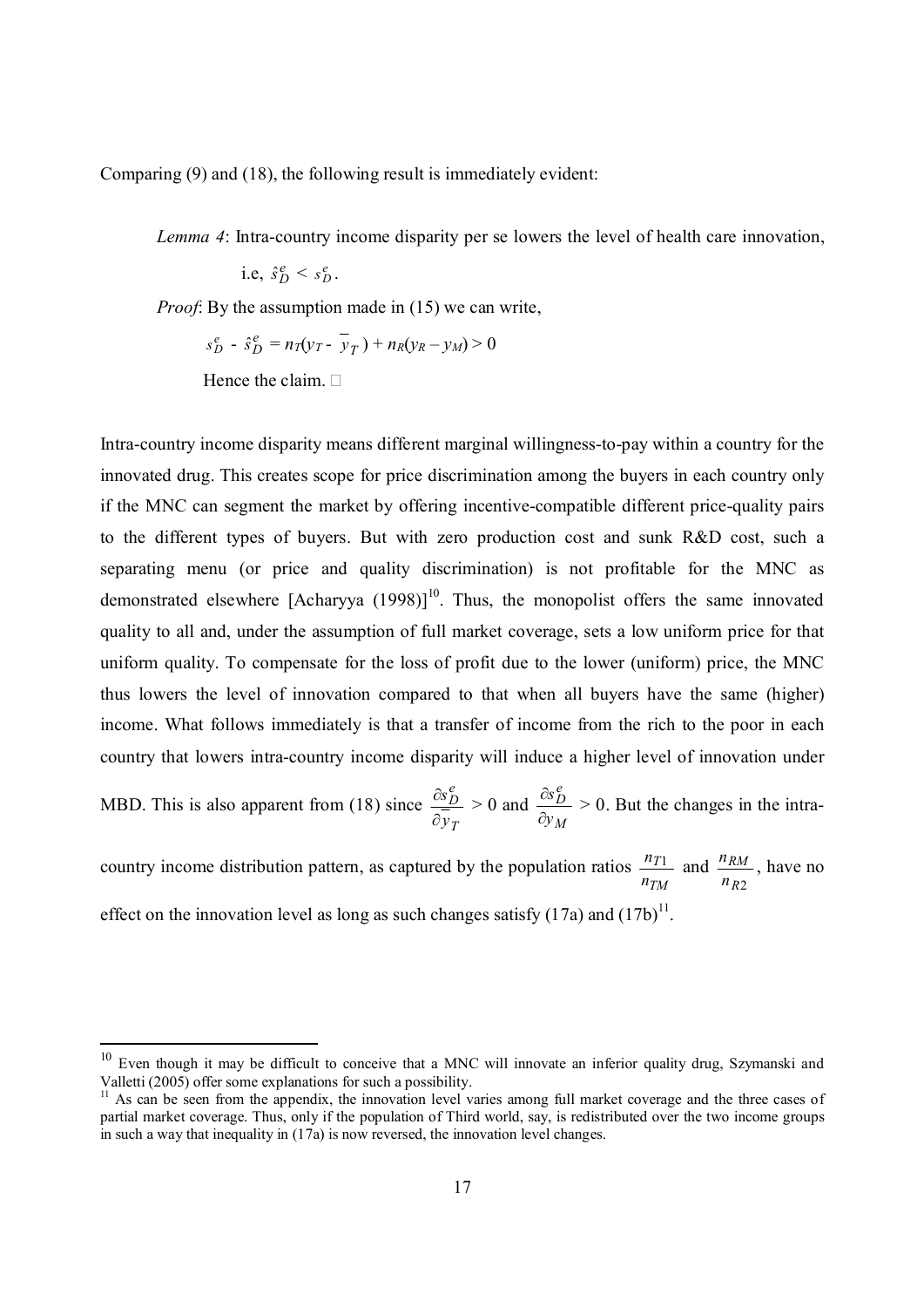#### 3.2 *Parallel Imports, Innovation and Welfare*

Under parallel imports, given (17b) and for the relative size of the Third world large enough to induce the MNC to serve it, viz.,

$$
\frac{n_{T1}}{n_{TM} + n_R} > \frac{y_M - \bar{y}_T}{\bar{y}_T}
$$
\n(12a)

the global uniform price  $y_T s$  is charged to *all* consumers everywhere (see appendix). Proceeding as before, the chosen level of health-care innovation equals,

$$
\hat{s}_{PI}^e = (n_T + n_R)\bar{y}_T \tag{19}
$$

which is *smaller* than the innovation level when there is no intra-country income disparity [see eq. (11b)]. Thus, once again under the set of assumptions made in (15) and (16), intra-country income disparity per se lowers the level of innovation when all buyers are served. Moreover, from (18) and (19) it is apparent that the under-investment result holds once again:  $\hat{s}_{PI}^e < \hat{s}_D^e$ .

Comparing the equilibrium prices, on the other hand, we observe that for the low-income country the price under parallel trading is once again lower than the discriminatory price charged under MBD:

$$
\hat{P}_{PI}^e - \hat{P}_{DT}^e = \bar{y}_T (\hat{s}_{PI}^e - \hat{s}_D^e) < 0 \tag{20}
$$

The reason is the same as before. Since under parallel imports a lower quality of the innovated drug is chosen, consumers in the poor country must be charged a lower price than under MBD. Note that this result holds even when, first, the countries have the same lowest marginal willingness-to-pay,  $y_T$ , and second, consumers are continuously distributed over an income range  $[\underline{y}, y_j]$ . This is because, as we have explained earlier, the result depends more on the extent of market coverage and the innovation level than on anything else. When the poorest of the buyers in the Third World are served under both MBD and PI, as the MNC innovates a lower quality drug it must charge a lower price as well to induce them to buy the innovated drug. This possibility was overlooked in Valletti (2006) where consumers in each country are continuously and uniformly distributed over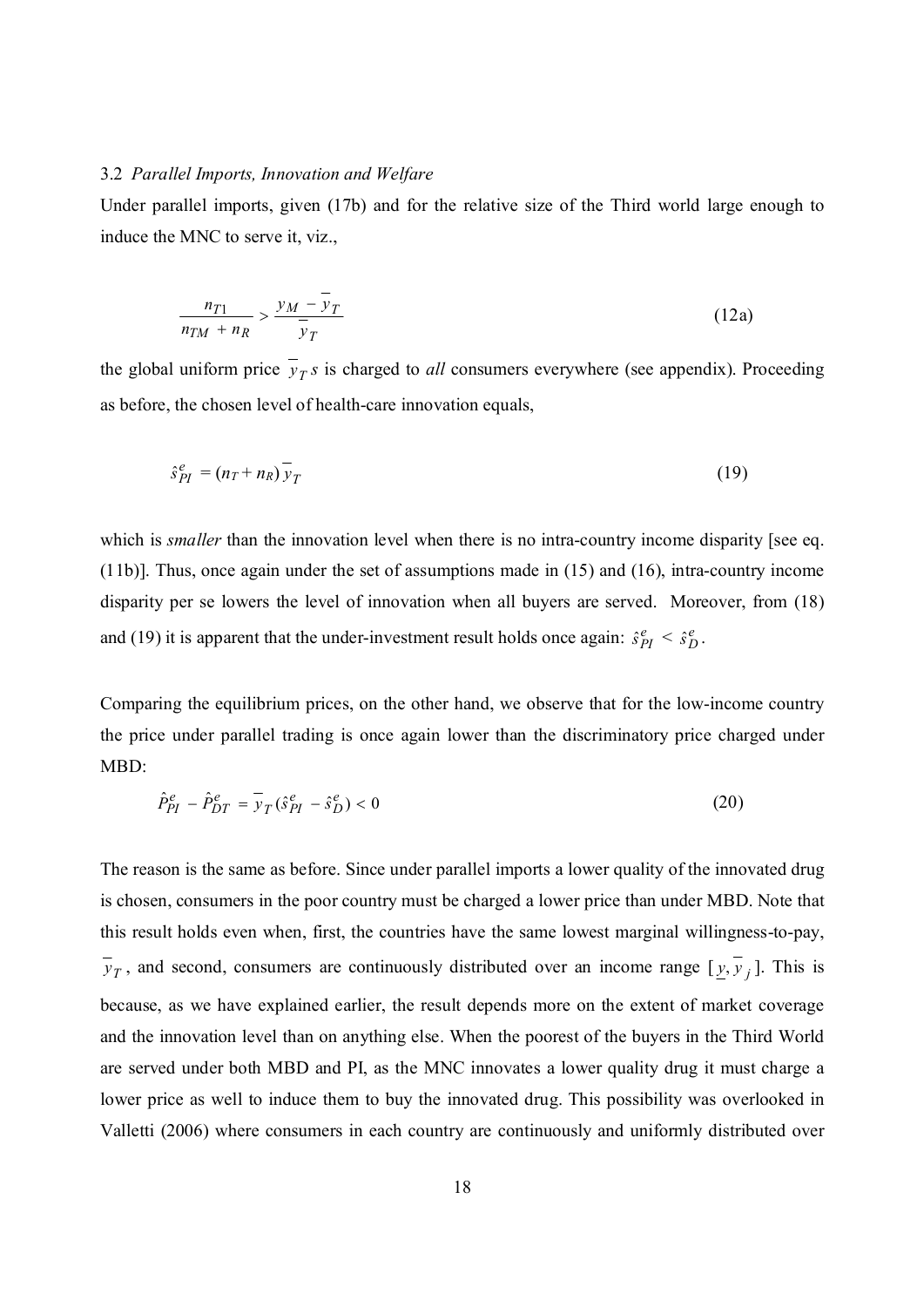different income ranges, because the partial market coverage was implicitly assumed. But as Wauthy (1996) and Acharyya (1998) have demonstrated, the extent of market coverage should be an outcome of profit-maximizing behaviour of the firm(s) rather than an ex ante restriction. It can be easily checked in the simplified framework of Valletti (2006) that the parametric configurations for which the poorest country-market is always fully covered, (all) buyers there pay a lower uniform price of the innovated drug under PI than the lowest discriminatory price that they pay in absence of such parallel trading.

Regarding the consumer surplus and welfare, note that the poorest income group in the Third world has the same net surplus of zero under both the regimes, whereas the poorest income group in the rich world (those having *yM* level of income) gains from parallel imports as they now derive strictly positive net surplus. The richer income group in the Third world (those having  $y<sub>M</sub>$  level of income), however, unambiguously loses:

$$
\left[ y_M \hat{s}_{PI}^e - \hat{P}_{PI}^e \right] - \left[ y_M \hat{s}_{D}^e - \hat{P}_{DT}^e \right] = \left( y_M - \bar{y}_T \right) \left[ \hat{s}_{PI}^e - \hat{s}_{D}^e \right] < 0
$$

This is because the under-investment hurts them more than the price decline makes them better off as they value the quality of health-care highly. For the richest in the rich world, on the other hand, the net gain per capita from PI equals:

$$
\left[\overline{y}_R \hat{s}_{PI}^e - \hat{P}_{PI}^e\right] - \left[\overline{y}_R \hat{s}_{D}^e - \hat{P}_{DR}^e\right] = (n_T + n_R)\overline{y}_T + n_R y_M - n_R \overline{y}_R < 0
$$

Thus, they gain from parallel trading only when their (per capita) income is smaller in the following sense:

$$
\overline{y}_R < y_M + \frac{n_T + n_R}{n_R} \overline{y}_T \tag{21}
$$

The intuition is simple. Under PI, the buyers gain from the lower price of the drug, but lose from a smaller innovation. Under the full market coverage, the price decline does not depend on the income (or marginal valuation) of the richest of buyers as evident from  $(18) - (20)$ . But, the utility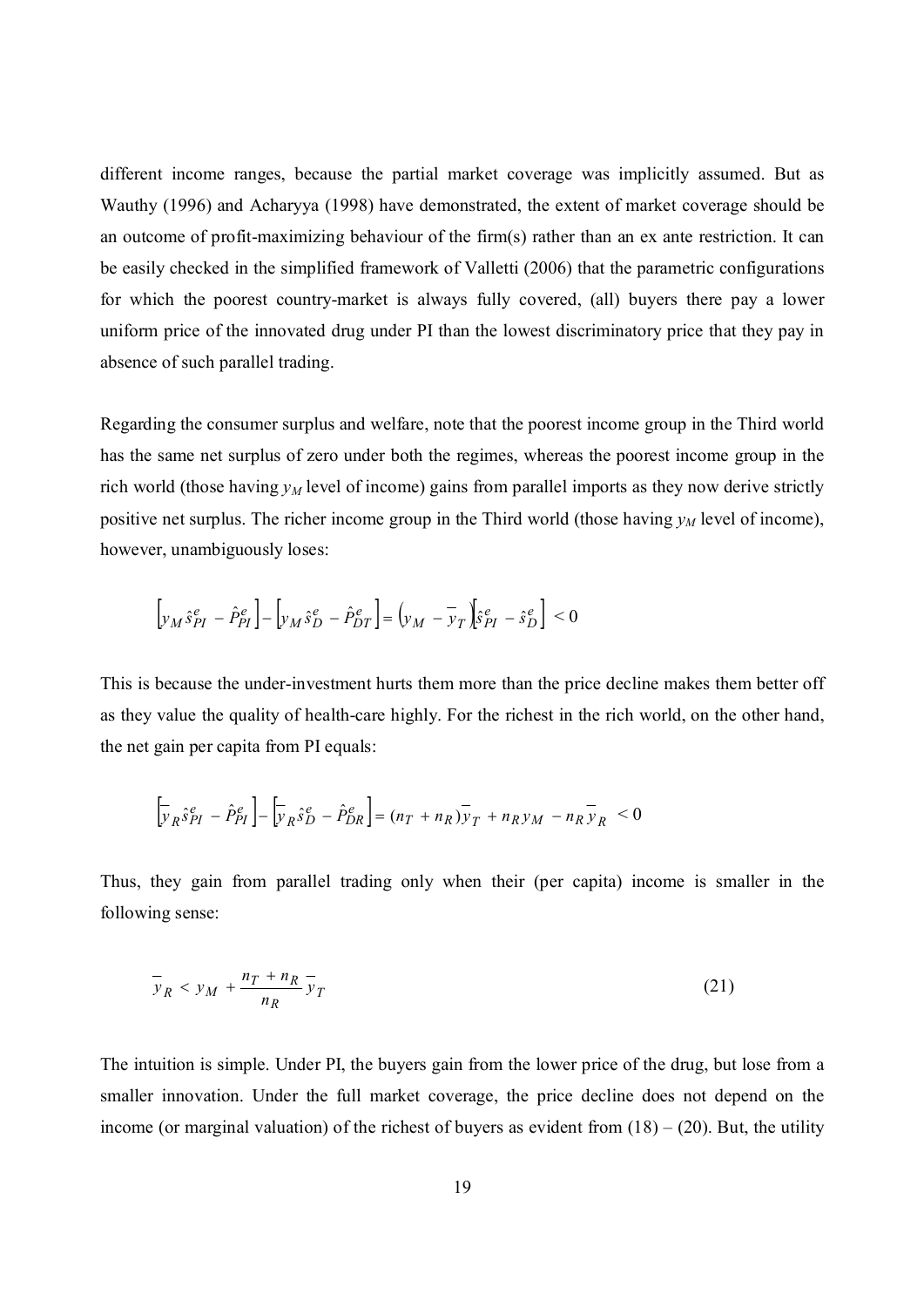loss from a smaller innovation under PI,  $\bar{y}_R \left[ \hat{s}_{PI}^e - \hat{s}_D^e \right]$ , increases proportionately with the income level. Hence, the gain in the price overcompensates the loss from lower health-care innovation for them only if their income and marginal valuation for higher innovation is not large in the sense defined in (21).

These effects are summarized in the following Lemma:

## *Lemma 5*: *With intra as well as inter country income differences, if it is profitable for the MNC to serve all markets and all consumers, parallel imports makes the poorer buyers in the Third world as well off as under MBD, the richer buyers there strictly worse off and the poorer buyers in the rich world strictly better off*. *The richest buyers are better off only for relatively low income or valuation as defined in* (21).

Proof: Follows from the above discussion.  $\Box$ 

Since the social welfare in the Third World equals only the sum of consumer surpluses, the above result in Lemma 5 implies that parallel trading lowers the Third World welfare unambiguously. Note that the parallel exporters there earn zero profit. On the other hand, as shown in the appendix, despite gains for the buyers in the rich world, the loss of MNC-profit is so large as to lower the welfare of the rich world as well. Thus,

**Proposition 2**: *When all countries are served for the relative country size defined in (12a), parallel import of the innovated drug from the Third to the rich world lowers the welfare of both the trading nations.* 

**Proof**: For the Third world, the adverse welfare effect follows from Lemma 5. The decline in welfare of the rich world is shown in the appendix.  $\square$ 

This result has some far reaching implications. If the national governments put equal weights on consumer surplus and producer's profit (wherever applicable) in calculating the national welfare, and choose trade regimes for the patented drugs on that basis, neither the Third world government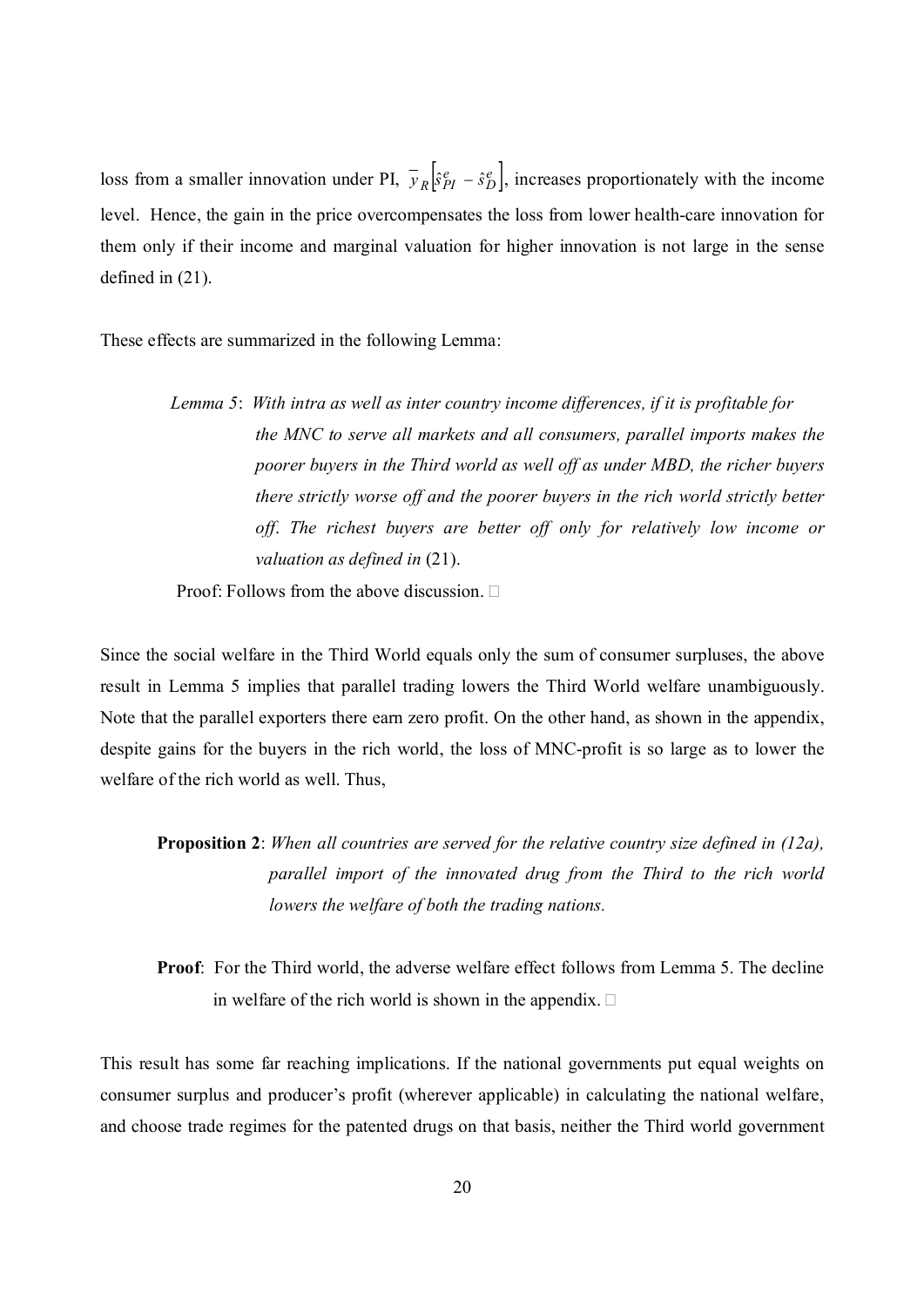nor the rich world government will prefer parallel trading over MBD by the patent-holder MNC. This is in contrary to Richardson (2002) who demonstrated that if countries (simultaneously) choose parallel *imports*, global uniform pricing would be the Nash equilibrium outcome. The reason for such a Nash equilibrium obtained by Richardson is that the high-price countries that experience welfare gains from a lower (global uniform) price under parallel importing *can undo price discrimination*. But our Proposition 2 shows that when the adverse dynamic R&D effect of parallel import allowed by the high-price rich world is taken into account, there is no reason for the rich world to undo price discrimination. Thus, Richardson's result does not extend to R&D investment. At the same time, Proposition 2 shows that his second result regarding price discrimination as (Nash) equilibrium need not depend upon the ability of low-price countries to restrict parallel exports of the patented drug and hence to undo uniform pricing in this R&D case. Indeed, even if the MNC's profits are not included in the calculation of the rich country's welfare, there may be income distribution patterns in the rich country such that they still prefer price discrimination and this is of course in contrast with the no intra-inequality case we saw in the previous section.

#### 3.3 *Partial Market Coverage and Consumer Surplus*

So far we have assumed total marked coverage both with and without MBD. Tables 1 to 4 describe the impact of parallel imports on consumer surplus of each income group under all possible partial coverage combinations. To distinguish between income earners *yM* in the Third and the rich world, we re-label their incomes as  $y_{TM}$  and  $y_{RM}$  respectively.

Table 1 illustrates the case when the poorest buyers in the Third world are excluded by the MNC under parallel trading. Appendix IV shows the income distribution patterns in the two countries for which such partial coverage of the Third world under parallel trading but full coverage of all markets under MBD are the equilibrium outcomes. Thus now under PI, the MNC charges the globally uniform price  $y_M$ s. Note that, in this case, the Proposition 2 holds even more strongly because the richest of the buyers in the rich world lose unambiguously from parallel imports and so do the richest in the poor country, whilst the less rich in each country are just indifferent. The intuition behind this effect is clear. As the poorest group is not served under parallel imports, the richer of the third world country lose because now all their surplus is being extracted by the MNC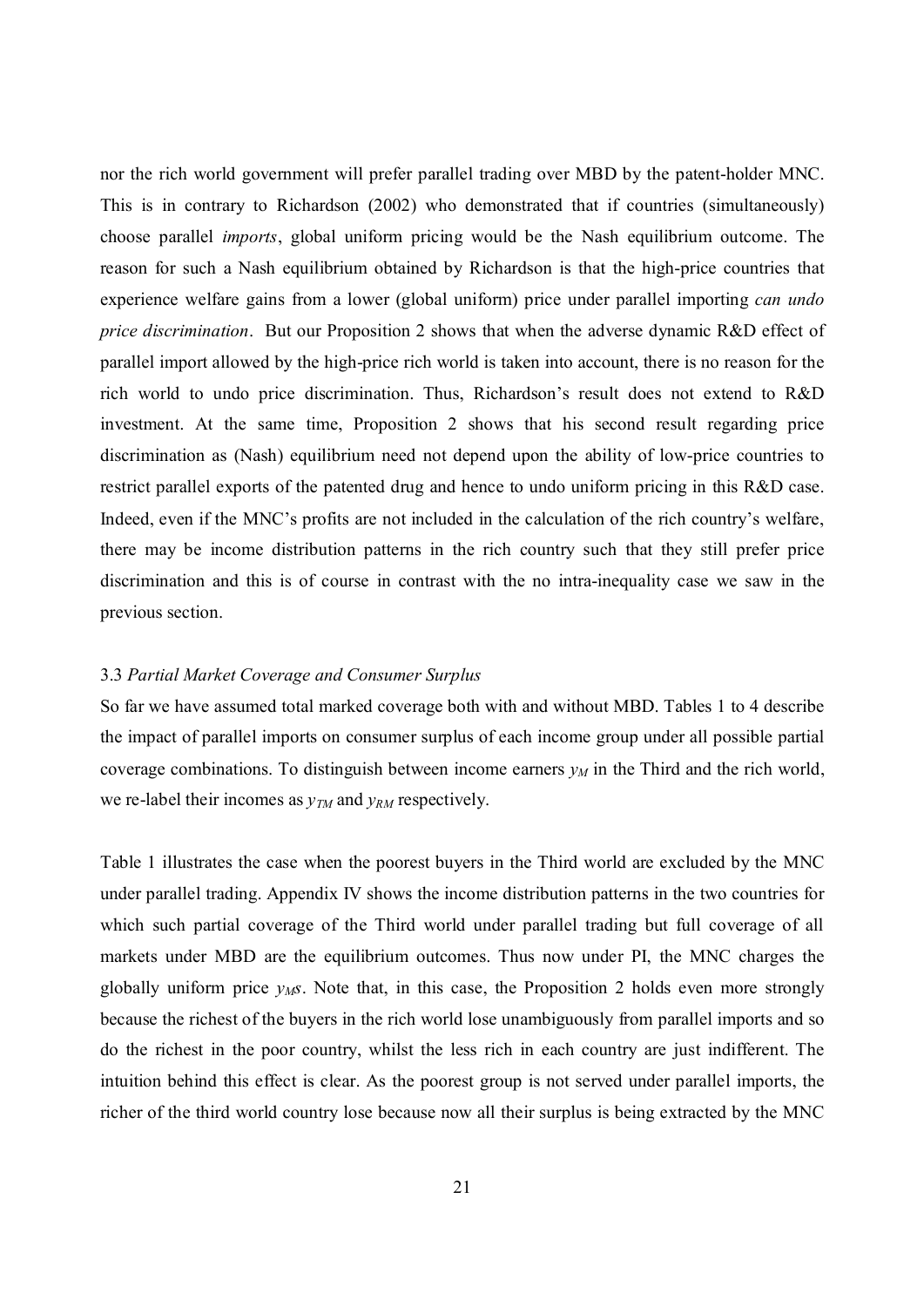through the price *syTM*. The poorer group in the richer country already had their entire consumer surplus extracted even with MBD, just as with parallel imports now. Finally, the richest group gets a lower quality under parallel imports, not compensated by the reduced price. Thus, even without consideration for MNC location, if countries (simultaneously) choose parallel imports, MBD could arise as the Nash Equilibrium since the rich country will have no incentive to undo price discrimination. That is, in this particular case of partial coverage of the Third world under parallel trading, the Richardson's (2002) result is invalidated even when we consider only the sum of consumers' surpluses as the rich country's welfare.

Another interesting case is that described in Table 3, where MBD actually *reduces* the extent of market coverage (see appendix). The intuition there is that relative to the richer income group within the rich country, the *y<sub>RM</sub>* income group might be small and therefore, not covered under MBD. However, under PI, this group might be made sufficiently significant to be served by it being pulled with the *yTM* group in the poor country. This case is interesting because it is usually thought that MBD is a device to increase market coverage, but this would provide a counterexample for that. This is relevant from a policy point of view even if the whole country's welfare is still taken into account, as it is often the case that consumption of health is associated to positive externalities.

For completeness, Tables 2 and 4 present the other possible cases of partial coverage. However, in those cases consumer surplus with and without PI remains unchanged. Indeed, in the case presented in Table 2 not even the MNC's profit changes.

|          | <b>MBD</b> | PI                 | $CSpI - CSp$ |
|----------|------------|--------------------|--------------|
| $y_{R}$  | Covered    | Covered            | negative     |
| $y_{RM}$ | Covered    | Covered            |              |
| $y_{TM}$ | Covered    | Covered            | negative     |
| $y_T$    | Covered    | <b>NOT</b> Covered |              |

*Table* 1*: Partial coverage and Richardson (2002) Result*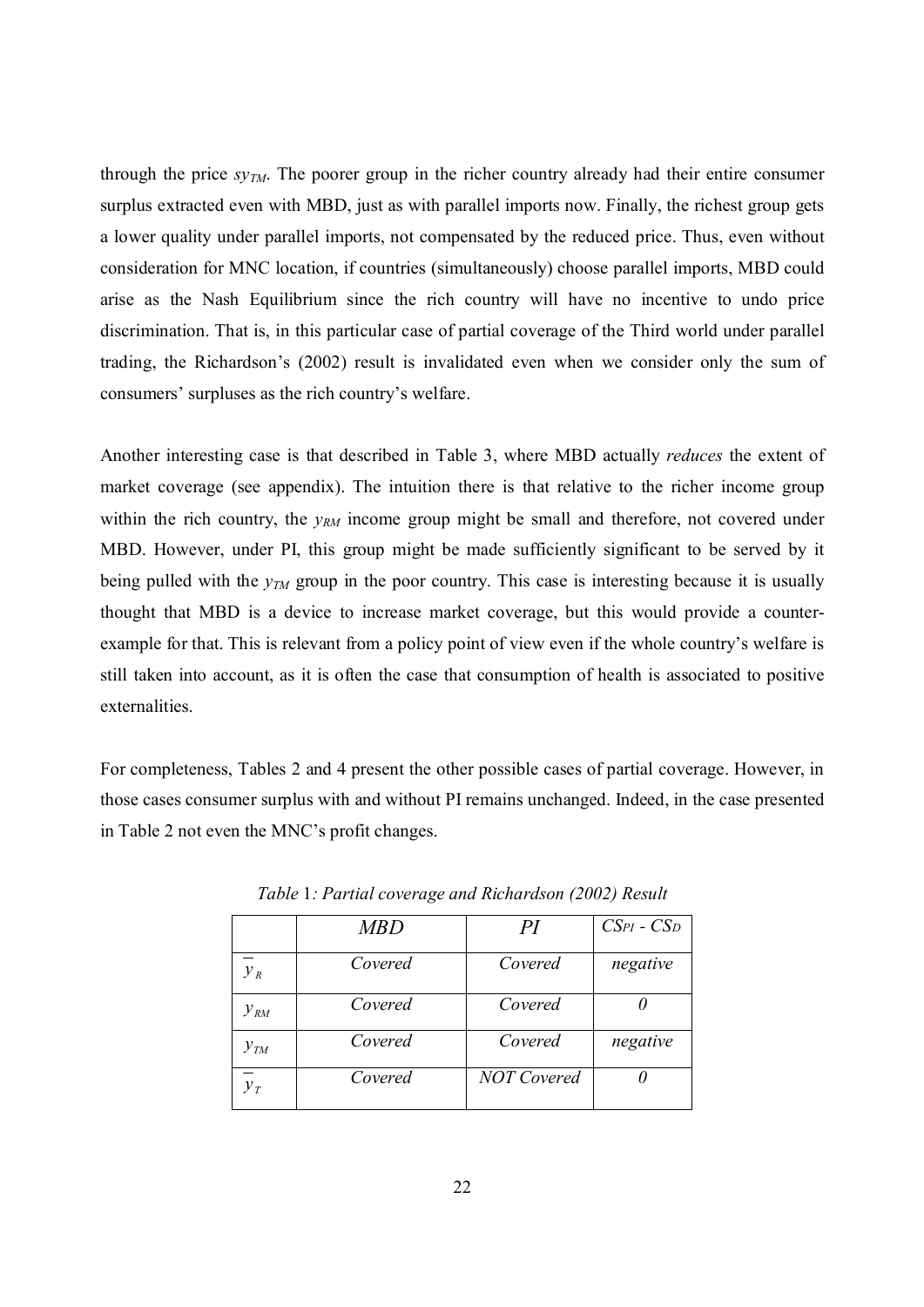|          | MBD         | PI          | $C\text{SPI}$ - $C\text{SD}$ |
|----------|-------------|-------------|------------------------------|
| $y_R$    | Covered     | Covered     |                              |
| $y_{RM}$ | Covered     | Covered     |                              |
| $y_{TM}$ | Covered     | Covered     |                              |
| $y_T$    | NOT covered | NOT covered |                              |

*Table 2: The poorest buyers are not covered in either cases* 

*Table 3: MBD reduces market coverage* 

|            | <b>MBD</b>  | PI          | $C\text{SPI}$ - $C\text{SD}$ |
|------------|-------------|-------------|------------------------------|
| $y_R$      | Covered     | Covered     | Positive                     |
| $y_{RM}$   | NOT covered | Covered     |                              |
| $y_{TM}$   | Covered     | Covered     |                              |
| $y_{\tau}$ | NOT covered | NOT covered |                              |

*Table 4: Only the richest buyers are served under PI* 

|          | <b>MBD</b>  |             | $CSpI - CSp$ |
|----------|-------------|-------------|--------------|
| $y_R$    | Covered     | Covered     |              |
| $y_{RM}$ | NOT covered | NOT covered |              |
| $y_{TM}$ | Covered     | NOT covered |              |
|          | NOT covered | NOT covered |              |

#### **4. Partial Arbitrage: National, Regional and International Exhaustion of Property Rights**

As already discussed, the current debate on market access to new patented drugs highlights the importance of only allowing for national exhaustion of property rights so as to maximize the incentives for R&D investment. However, although the TRIPs Agreement advocates national exhaustion (and therefore argues against parallel imports), there is an explicit reference in the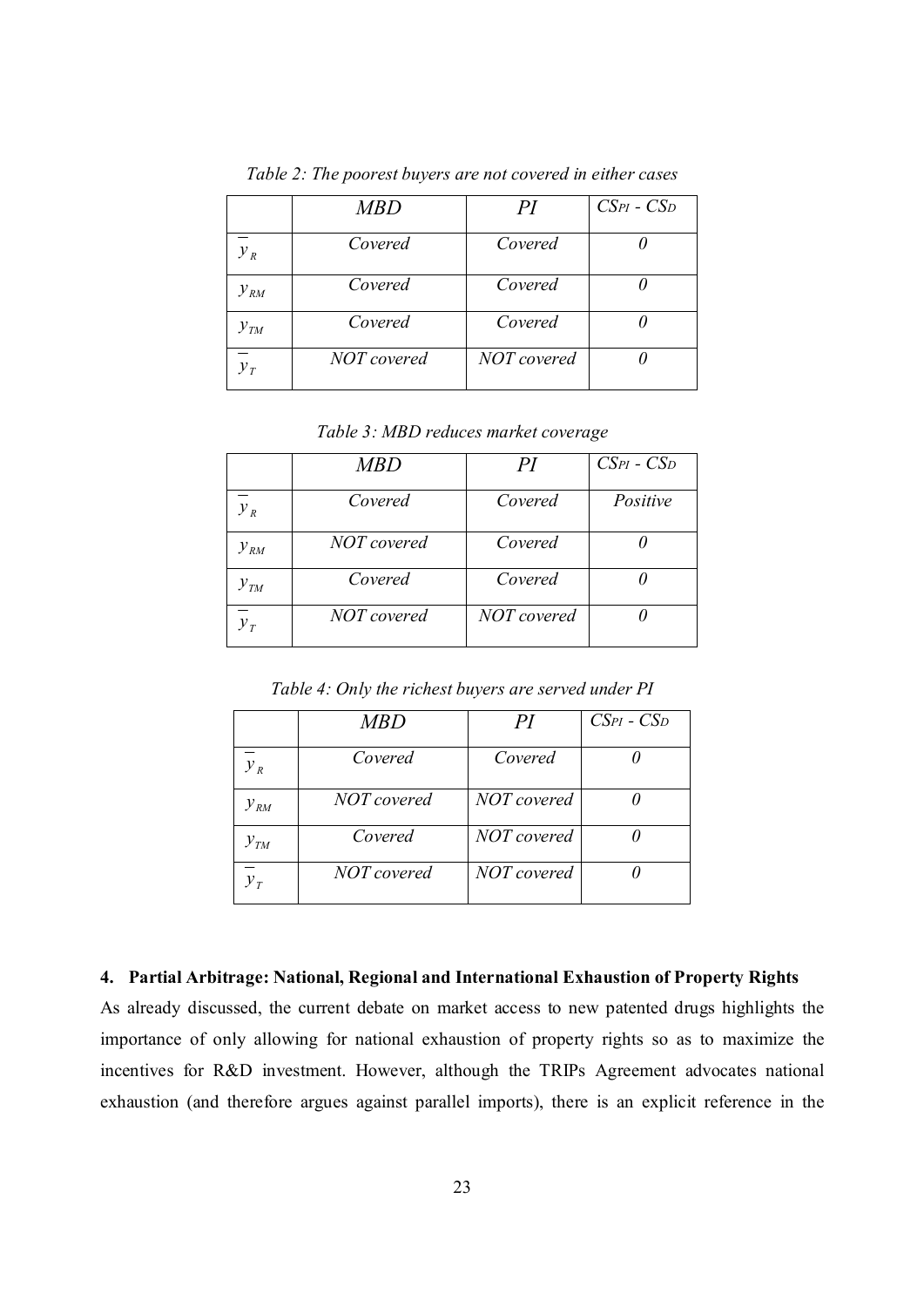agreement to the fact that the WTO's Dispute Settlement Understanding procedures cannot be used to implement such recommendation. Moreover, under the Doha declaration on TRIPs and public health, all WTO members are explicitly allowed to use international exhaustion, and therefore, import cheaper medicines from other countries, if they do not have own production facilities and there is an issue of public health on the line. Still, a considerable number of developed countries, including the EU members, and even, more recently, the high income developing countries (Hong Kong China, Israel, Korea, Kuwait, Macao China, Mexico, Qatar, Singapore, Chinese Taipei, Turkey, United Arab Emirates) have agreed to only use such system in case of national emergencies or other circumstances of extreme urgency<sup>12</sup>. At the same time, groups of developed countries such as EU members apply a rule of regional exhaustion at the EU level (whereby parallel imports cannot be prevented within the EU) and the US is considering parallel trade from other developed countries such as Canada and the EU.

In this section, we investigate price discrimination between blocks of countries in a way that would reflect the above debate. A fairly straightforward way of presenting this in the context of the current model would be to reinterpret our two country setting with within country income disparities as a two two-country block model, a first block with a richer and a middle income country ( $y_R$  and  $y_M$  respectively) and a second block with a middle and a lower income country  $(y_M$  and  $y_T$  respectively). Now, our benchmark would be the case with the international exhaustion of property rights, in this case, parallel imports are allowed across all countries and there is a unique world price. This case corresponds to the analysis in section 3.2. A second possibility would be for the world to be divided in these two blocks of countries where only regional exhaustion applies, that is, parallel imports are allowed within but not between blocks and therefore there is scope for price discrimination between blocks. This case corresponds to the case analyzed in section 3.1. Finally, and possibly the closest case to reality would be to consider the regional exhaustion being implemented in the wealthier block (we could think of it as the EU), whereas only national exhaustion applies everywhere else. That is, the pharmaceutical MNC cannot price discriminate across the developed countries (it must set a single EU price) but, it can price discriminate between the out of the EU developing countries. This case would match our previous

 $\overline{a}$ 

 $12$  See  $\frac{www.wto.org}{s}$  for a detailed description of this provision.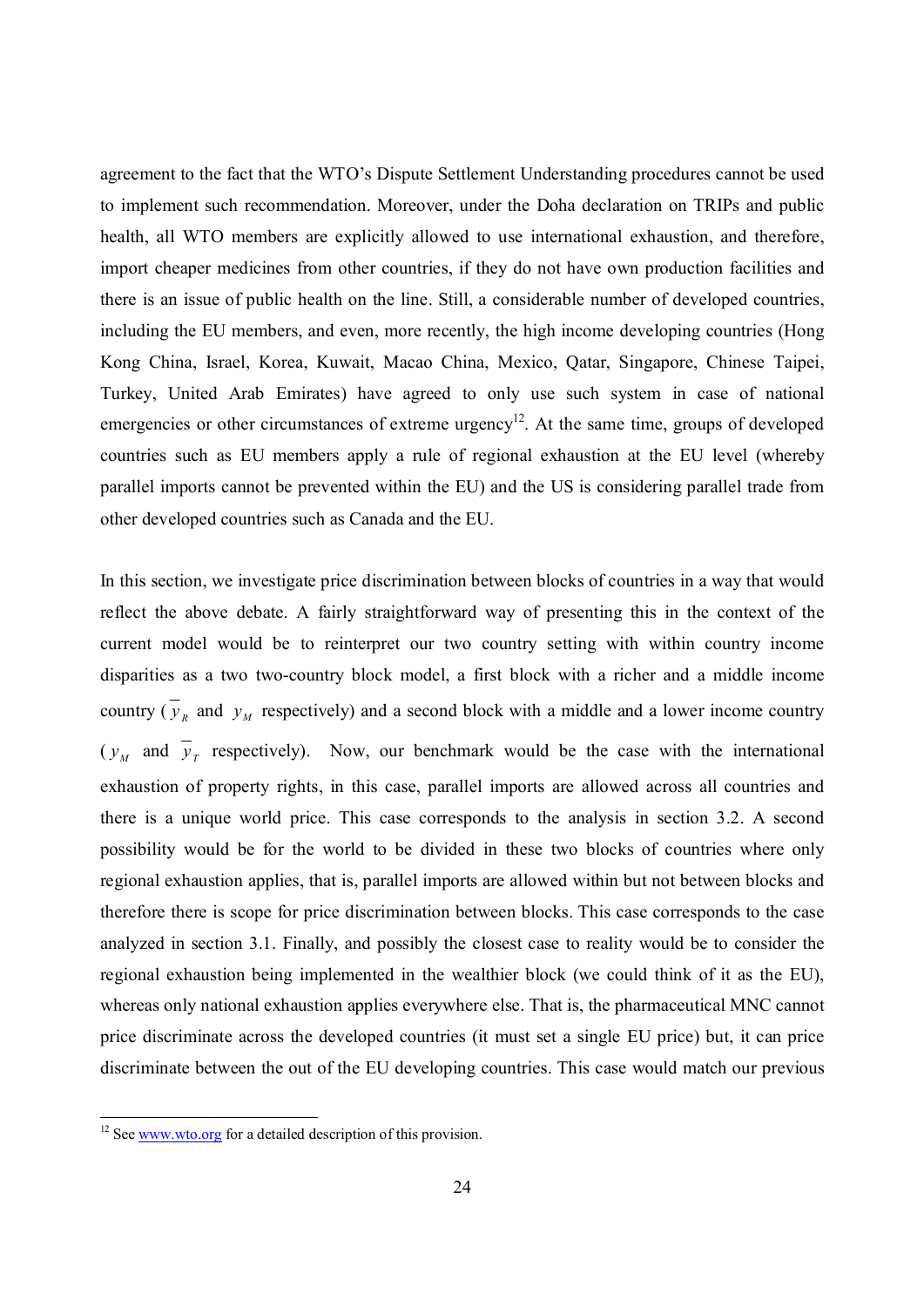discussion. This possibility is half way between the two other cases already analyzed. In this case, the MNC will charge price  $y_T s$  in the poorest country and price  $y_M s$  everywhere else. Of course, the underlying assumption is that the poorest country in the EU-bloc (the country with per capita income level  $y_M$ ) is large enough in size relative to the richest country in the bloc in the sense defined in (17b) that makes it profitable for the MNC to serve both these EU countries (which we may call full EU coverage) $13$ . Note that the difference with the discrimination between blocks (second case above) is that now the richer country outside the EU also faces price  $y_M s$  and that the optimal quality will be higher since the higher marginal wiliness to pay for quality of this country is now being captured by the multinational.

We can, therefore, ask ourselves, initially taking one world price as the benchmark, would countries prefer to move on to a system of regional exhaustion blocks (section 3.1) or a system where regional exhaustion applies only to the developed countries (EU) block? The answer will be different for every country type. Starting with the poorest country type  $y<sub>T</sub>$  (assuming coverage of all the markets in all the cases), this country will actually be indifferent between going from one world price to any of the other two systems as in every case their full consumer surplus is extracted. Regarding the poorer country in the EU block, they are just as unhappy about moving away from one world price to any of the other two systems as in both cases their full consumer surplus will now be extracted (when all the markets are served in all the cases).

The difference now comes for the other two types of countries. The richer country outside of the EU will clearly prefer a system of regional blocks (developed and developing) as in that case it would pay a lower price (once again under the assumption that all markets are served) since the MNC would not be able to discriminate between it and the poorest country. Therefore, if richer countries out of the EU commit to not use parallel imports, they will eventually give up all their consumer surplus as a result and, unlike in the case of two regional blocks, they would actually prefer a one world price (worldwide parallel imports) to this situation as in this case the quality increase does not compensate for the price increase.

 $\overline{a}$ 

<sup>&</sup>lt;sup>13</sup> Otherwise, there would be the prices  $s y<sub>T</sub>$  and  $s y<sub>M</sub>$  for the two countries outside the EU and s  $y<sub>R</sub>$  for the EU bloc (which denies market access for the poorest EU country under this particular TRIPS arrangement).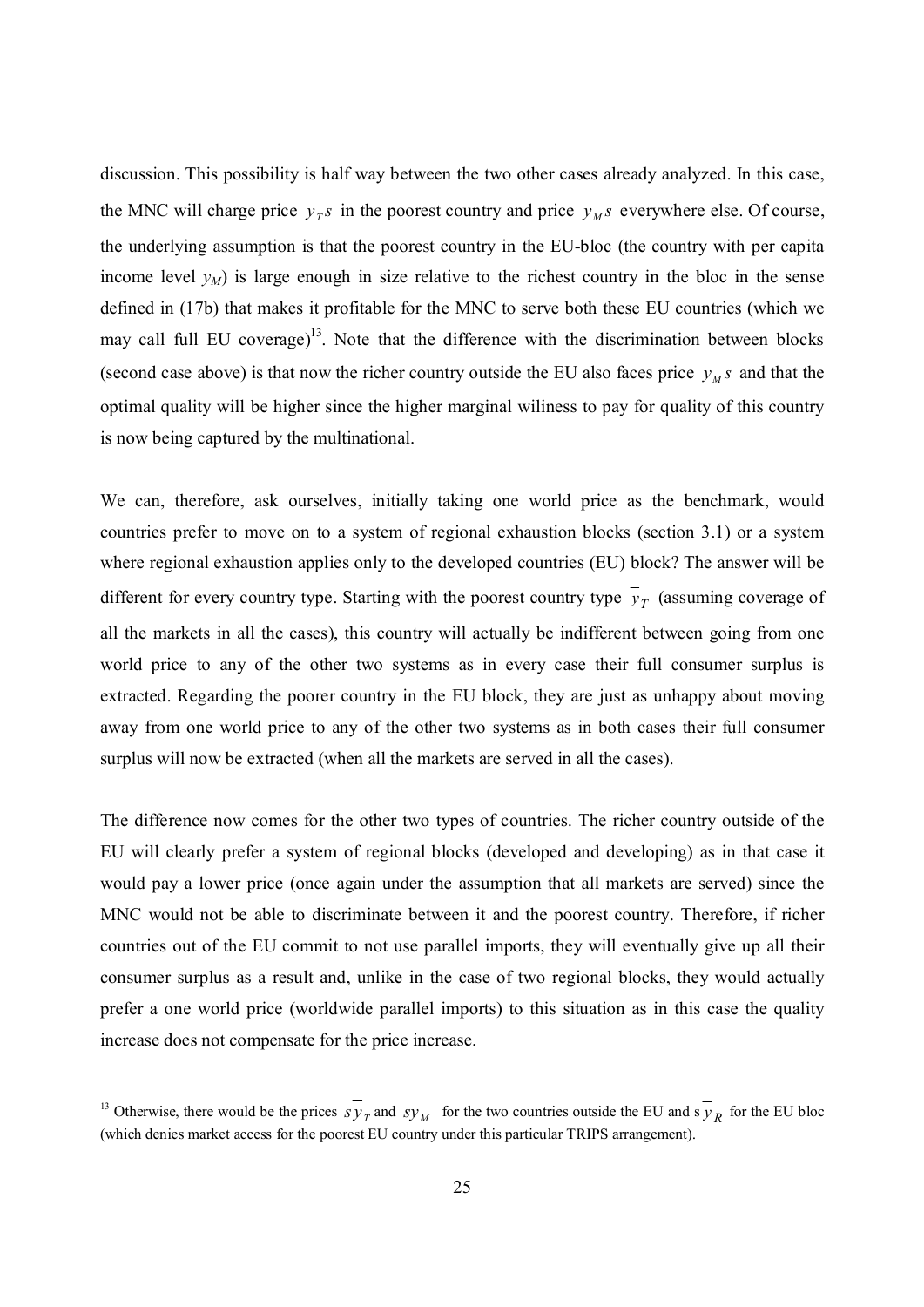Finally, we have the richest country in the EU who will indeed be happier about keeping regional exhaustion in the EU and out of the EU countries to commit to not allow parallel imports. The reason is that it still benefits from lower prices brought by an internal price arbitrage but now, as the MNC extracts more consumer surplus from out of the EU middle-income countries, the equilibrium quality will be higher.

We can then conclude that only the richest countries strictly benefit from the latest commitment of out of the EU middle-income countries not to allow parallel imports, with the lower income countries within the EU and the poorest world country being indifferent albeit enjoying a higher quality. It is worth reminding though that the highest incentives to innovate would be achieved when the MNC can fully price discriminate across all countries.

Of course, a similar conclusion can be deduced if we allow for income disparity in each of these countries as long as the ranking of the equilibrium prices under these alternative regional and national exhaustion regimes remains the same.

#### **5. Conclusion**

We have shown in terms of a very simple analytical framework that regardless of any intra country income differences, parallel imports result in a lower level of health-care innovation but, contrary to popular as well as conventional theoretical wisdom, a lower price in the third world compared to market-based discrimination. Despite such a lower price, however, parallel imports unambiguously make all buyers in the Third world worse off when intra-country income disparity exists. The only gainers from parallel imports appear to be the buyers in the rich world. But with the MNC-profit declining the rich world unambiguously loses. This leaves open the question why do countries often allow parallel trading, and points to the observations by Maskus (2005) and others that there may be considerations other than welfare.

Malueg and Schwartz (1994) present a variation of their model structure in which demand types are placed into groups and price arbitrage is only possible across groups. They state that if demand dispersion is low enough to ensure that all demand types would always be served at some prices,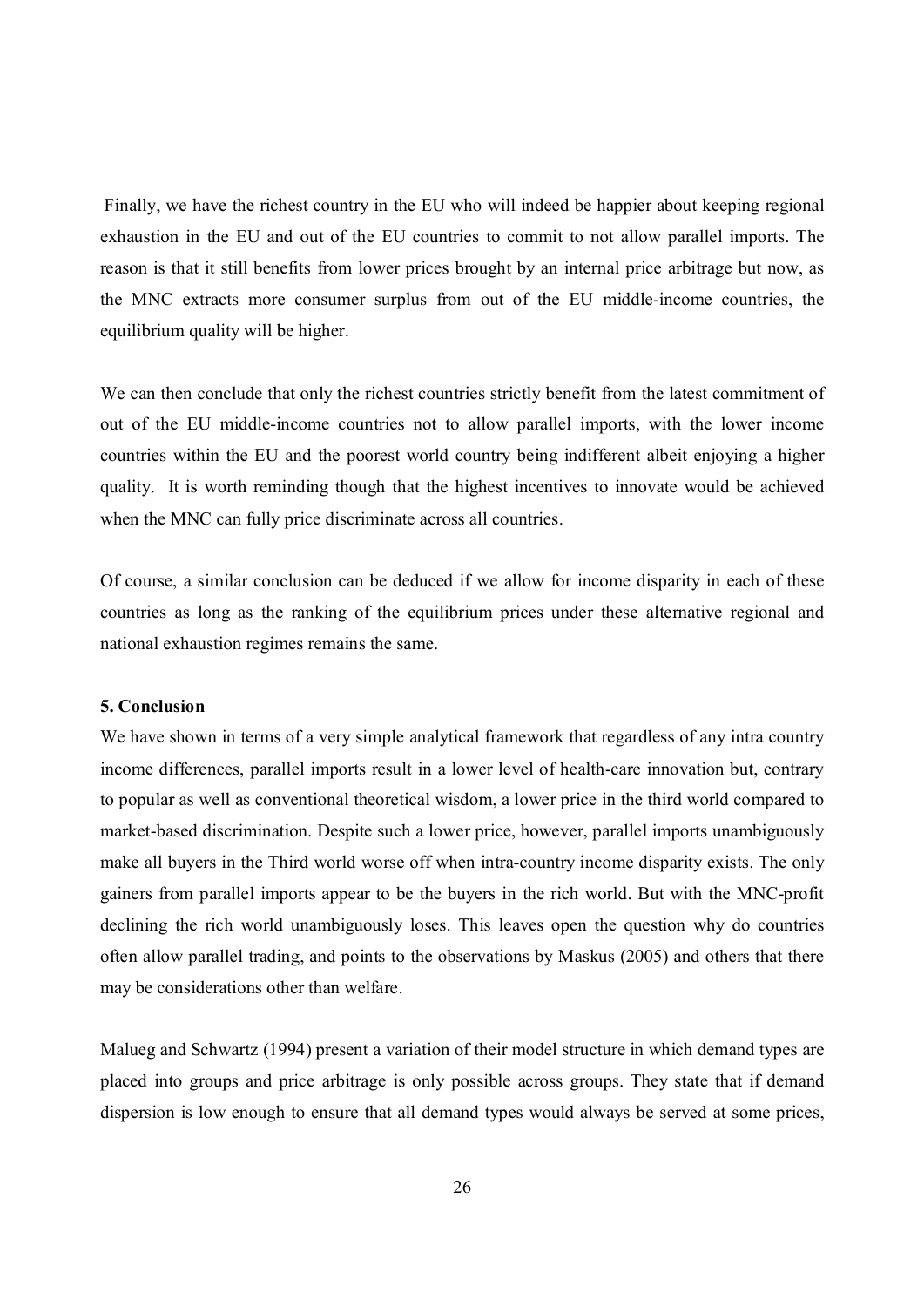the uniform pricing would result in the same welfare as price discrimination across these groups. The reinterpretation of our model structure in section 4 above is motivated along the same line. But, contrary to Malueg and Schwartz (1994), we find that with endogenous quality, price discrimination is actually superior to uniform pricing and indeed we can also say that no group within society would strictly prefer uniform pricing.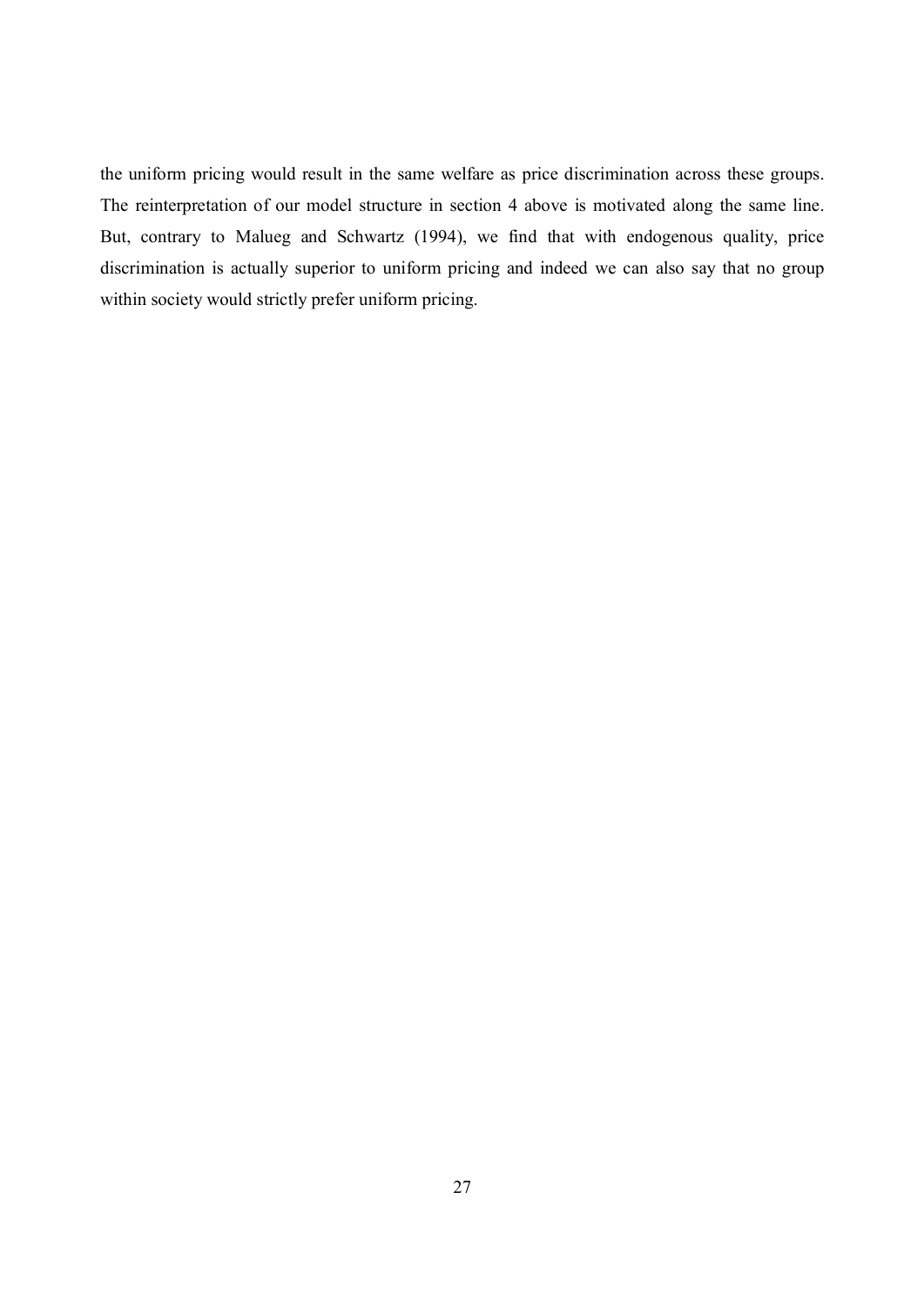#### **Appendix**:

#### I. *Proof of Lemma 3*:

Let  $\pi_D$ ,  $\tilde{\pi}_D$ ,  $\tilde{\pi}_D$ , and  $\hat{\pi}_D$  denote profits of the MNC when all buyers in all markets are served (i.e., full coverage of all markets), only rich buyers in the Third world and all buyers in the rich world are served, all buyers in the Third world but only rich buyers in the rich world are served, and only the rich buyers in each country are served respectively. Proceeding as in the text, the following values of these profits can be easily checked:

$$
\pi_D = \left[ n_T \overline{y}_T + n_R y_M \right]^2 / 2 \tag{A.1}
$$

$$
\widetilde{\pi}_D = \left[ (n_{TM} + n_R) y_M \right]^2 / 2 \tag{A.2}
$$

$$
\widetilde{\widetilde{\pi}}_D = [n_T \overline{y}_T + n_{R2} \overline{y}_R]^2/2
$$
 (A.3)

$$
\hat{\pi}_D = [n_{TM} y_M + n_{R2} \bar{y}_R]^2/2 \tag{A.4}
$$

Thus, given the full market coverage in the rich world, all buyers in the Third world are served if  $\pi$  $> \tilde{\pi}_D$ . From (A.1) and (A.2) it can be checked that this is satisfied for condition (17a) in the text, viz., *T*  $M = Y_T$ *TM T y*  $y_M - y$ *n*  $n_{T1} > \frac{y_M - y_T}{T}$ . On the other hand, given full market coverage in the Third world, the MNC will prefer to cater all buyers in rich country if  $\pi_D > \tilde{\pi}_D$ , which boils down to the condition (17b), viz., *M*  $R = y_M$ *R RM y*  $y_R - y$ *n*  $\frac{n_{RM}}{N} > \frac{y_R}{N}$ 2 . In other words, under these income distribution patterns, the MNC would prefer to cater "all" buyers to "some" buyers in one country and all buyers in the other.

Finally, note that since the richest buyers in the Third world and the poorest buyers in the rich world have the same income level  $y_M$ , so the same condition (17b) ensures that  $\tilde{\tilde{x}}_D > \tilde{x}_D$ . Therefore, if the income distribution patterns in the two countries satisfy these two conditions, then

$$
\pi_D > \widetilde{\pi}_D
$$
  

$$
\pi_D > \widetilde{\widetilde{\pi}}_D > \hat{\pi}_D
$$

That is, the MNC serves all buyers everywhere under MBD.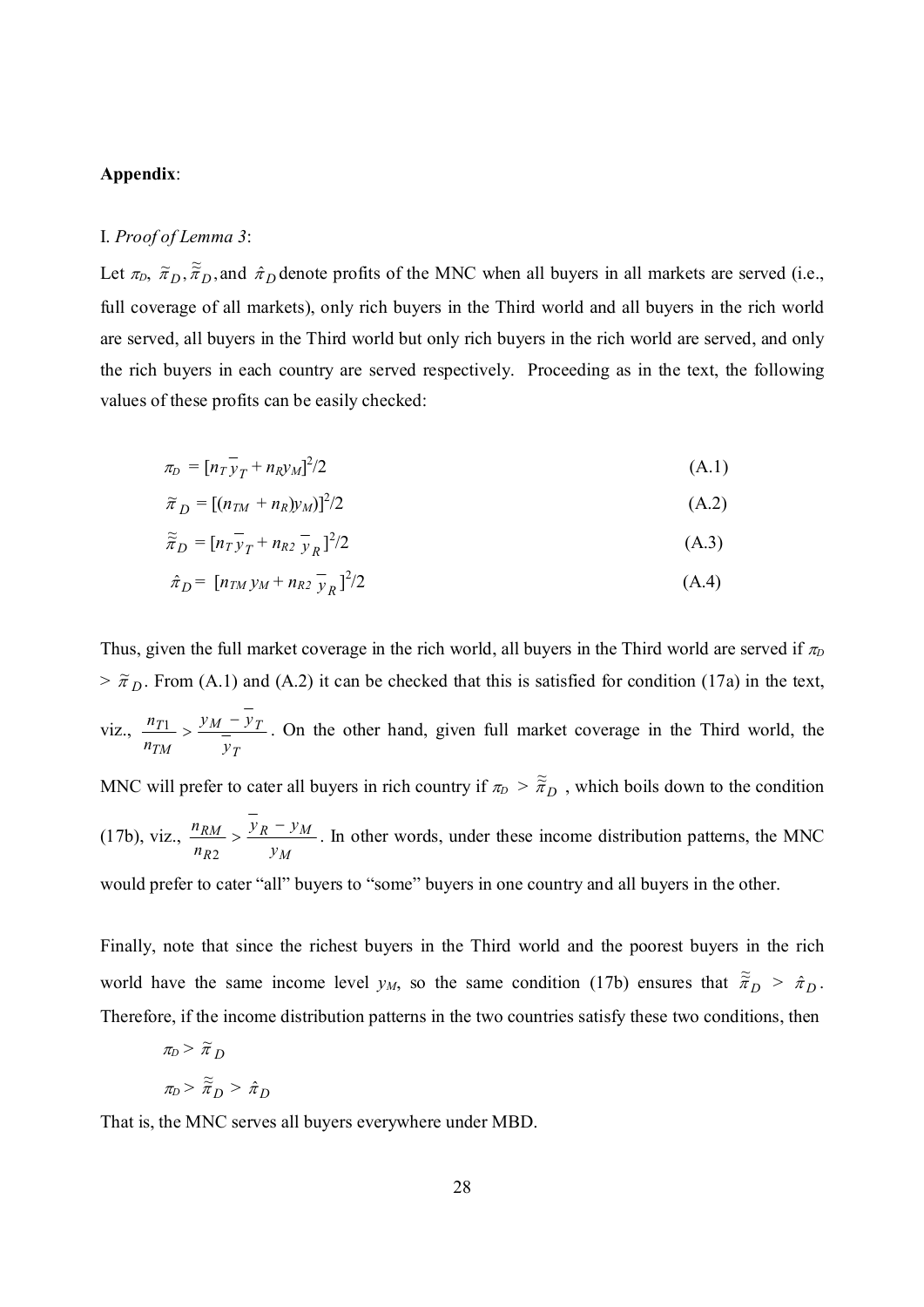Since profit in each of these cases is equal to half the squared value of the innovated quality level, so the innovation by the MNC under MBD varies with the income distribution pattern. Under conditions (17a) and (17b), the innovation level is the highest.

#### II*. Formal derivation of condition (12.a)*

There are three pricing and market coverage options for the MNC under Parallel Imports (PI):

Possibility 1 realizing a profit of  $\pi_1$ : serve all markets and all buyers by charging the price  $\bar{y}_T$  s

Possibility 2 realizing a profit of  $\pi_2$ : serve all markets and all buyers except the poorest one in the Third world by charging the price  $sy_M$ 

Possibility 3 realizing a profit of  $\pi_3$ : serve only the richest in the rich world by charging the price *R y* s

We call possibility 1 as the full (global) market coverage.

Now it is straightforward to check that  $\pi_2 > \pi_3$  for *M*  $R = y_M$ *R*  $RM$  *+*  $n_{TM}$ *y*  $y_R - y$ *n*  $\frac{n_{RM} + n_{TM}}{P} > \frac{y_R - n_{TM}}{P}$ 2 . Condition (17b) for full coverage of the rich-world market under MBD, i.e.,

$$
\frac{n_{RM}}{n_{R2}} > \frac{y_R - y_M}{y_M}
$$
 ensures this.

So given (17b), for full (global) market coverage (that is possibility 1) under PI all we need to check is whether  $\pi_1 > \pi_2$ . And the following condition ensures this:

$$
\frac{n_{T1}}{n_{TM} + n_R} > \frac{y_M - y_T}{\overline{y}_T}
$$

#### III*. Welfare of the Rich World under full market covergae*

Let  $W_i^R$  denote the welfare of the rich world under regime  $i = D$ , PI, which is the sum of consumers surplus,  $S_i^R$ , and the MNC profit. Hence,

$$
W_D^R - W_{PI}^R = (n_{RM} y_M + n_{R2} y_R)(\hat{s}_D^e - \hat{s}_{PI}^e) + (n_{T1} + n_{TM})(\hat{P}_{DT}^e - \hat{P}_{PI}^e) + \frac{1}{2} [(\hat{s}_{PI}^e)^2 - (\hat{s}_D^e)^2]
$$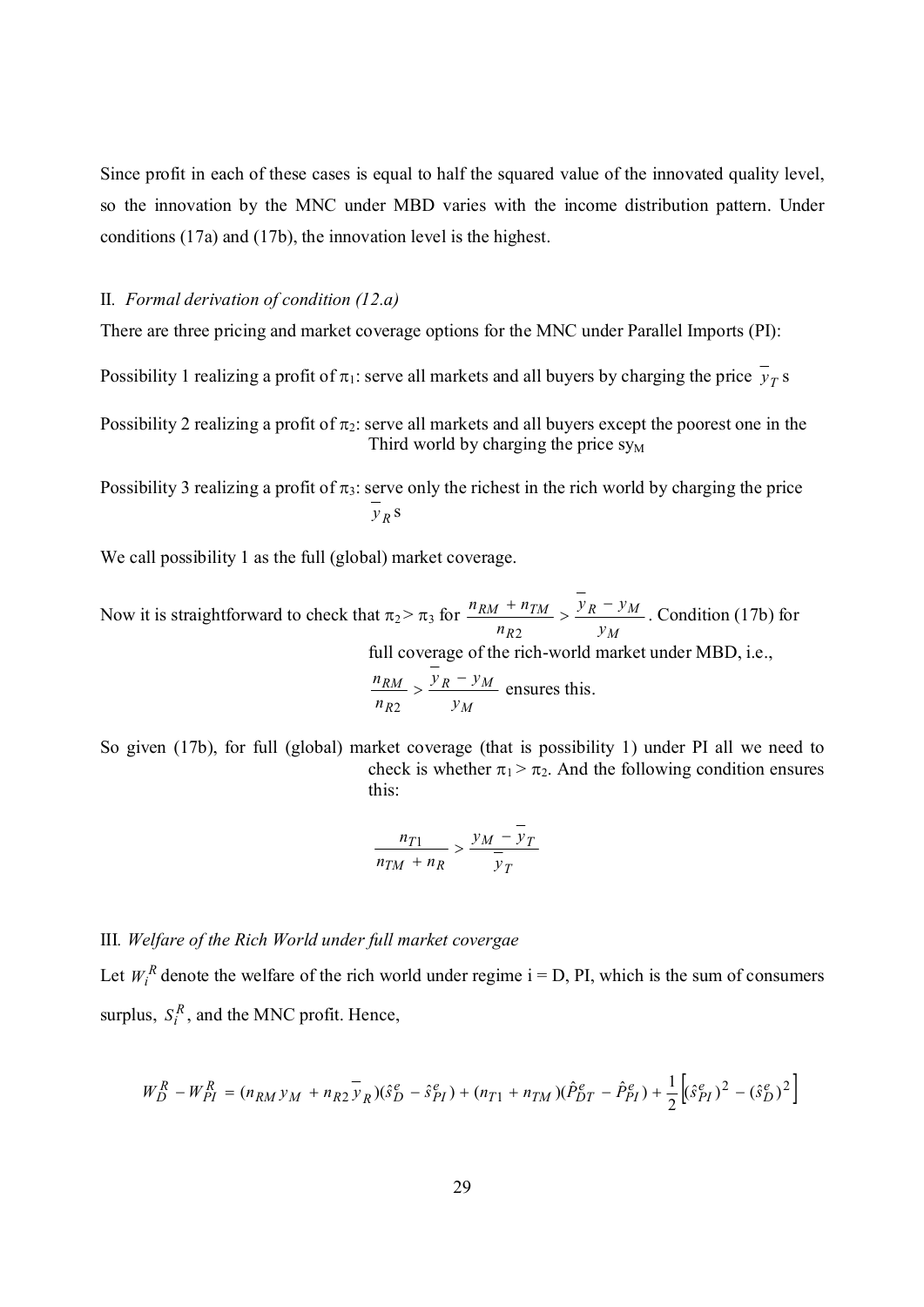This after simplification boils down to,

$$
W_D^R - W_{PI}^R = \frac{1}{2} \Big[ n_{RM} y_M + n_{R2} (2 \bar{y}_R - y_M) - (n_{RM} + n_{R2}) \bar{y}_T \Big] \hat{s}_D^e - \hat{s}_{PI}^e)
$$
  
= 
$$
\frac{1}{2} \Big[ n_{RM} (y_M - \bar{y}_T) + n_{R2} (\bar{y}_R - y_M) + n_{R2} (\bar{y}_R - \bar{y}_T) \Big] \hat{s}_D^e - \hat{s}_{PI}^e) > 0
$$

#### IV*. Partial Market Coverage:*

From Appendices I and II above, we can identify parametric configurations that determine the extent of coverage of each market. Let  $\theta_T$ *T*  $M = YT$ *y*  $\frac{y_M - y_T}{\sigma}$  and  $\theta_R =$ *M*  $R = y_M$ *y*  $y_R - y_M$  denote the (relative)

income disparity in the Third world and in the rich world respectively. The following figures then illustrate different possibilities.



Figure 1: Third World Market Coverage given full coverage of Rich World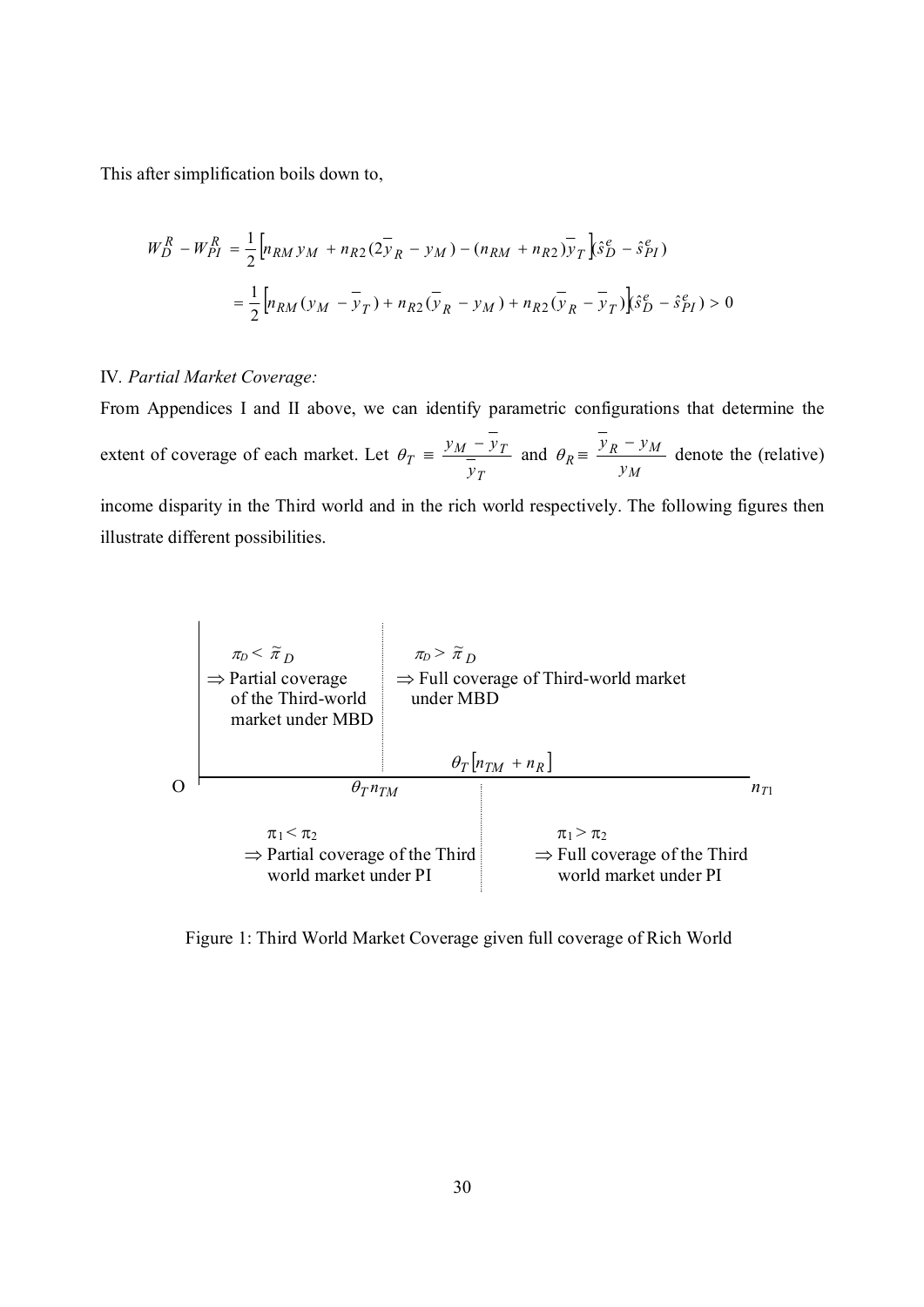

Figure 2: The Extent of the Rich World Market Coverage

Now, suppose

$$
n_{T1} \in \left[\theta_T n_{TM}, \theta_T (n_{TM} + n_{TR})\right] \tag{A.5}
$$

and  $n_{RM} > \theta_R n_{R2}$  $(A.6)$ 

$$
f_{\rm{max}}(x)=\frac{1}{2}x
$$

The latter is in fact the condition (17b) in the text.

Then, the Third-world market is partially served whereas the rich-world market is fully served under PI because  $\pi_1 < \pi_2$  and  $\pi_2 > \pi_3$  in such a case (see appendix II above). However, all buyers everywhere is served under MBD even with such a size of the poorest buyers in the Third-world since (17a) still holds. The welfare property of this case is discussed in Table 1 in the text.

The case in which MBD reduces market coverage, as discussed in Table 3 in the text, on the other hand, arises under the following parametric configuration:

$$
n_{T1} < \theta_T n_{TM} \tag{A.7}
$$

$$
n_{RM} \in \left[\theta_R n_{R2} - n_{TM}, \theta_R n_{R2}\right] \tag{A.8}
$$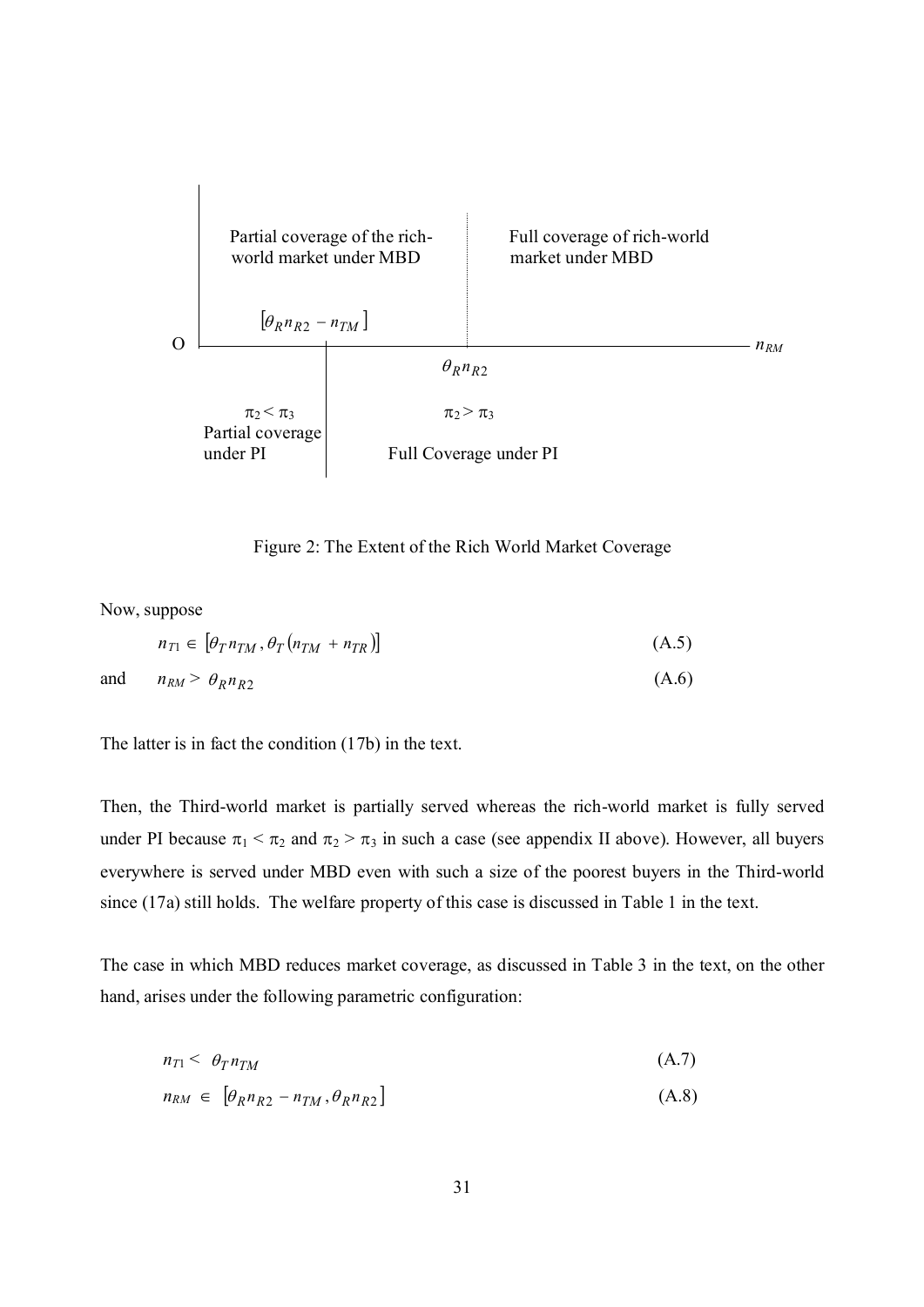Once again, the Third-world market is partially served whereas the rich-world market is fully served under PI because  $\pi_1 < \pi_2$  and  $\pi_2 > \pi_3$  for these parametric configurations. Under MBD, on the other hand, since both the conditions (17a) and (17b) are violated, only the richer buyers in each country-markets are served. Hence, MBD lowers the extent of (global) market coverage.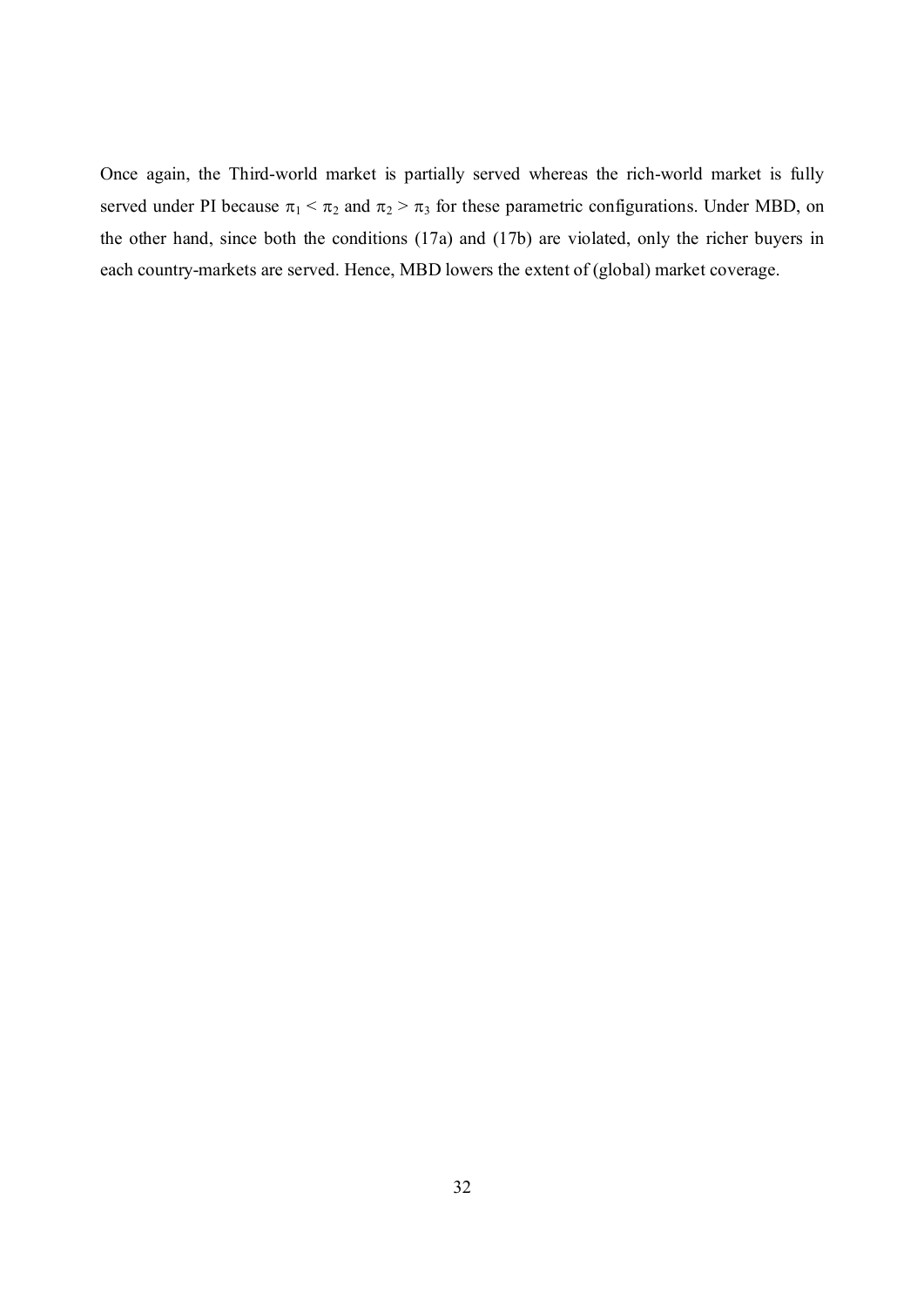#### **References:**

- Acharyya, R., 2005, *Product Standards, Employment and Exports: An Analytical Study*, Physica/Springer Verlag: Heidelberg.
- Acharyya, R., 1998, "Monopoly and Product Quality: Separating or Pooling Menu?" *Economics Letters,* 61: 187-94.
- Acharyya, R. and M. Garcia-Alonso, 2006, "Self-interested motives for income redistribution and access to health care innovation", *European Journal of Political Economy, 22(2): 322-36*.
- Abbott, F., 1998, "First Report (Final) to the Committee on International Trade Law of the International Law Association on the Subject of Parallel Importation", Journal of International Economic Law 1: 607-636.
- Cooper, R., 1984, "On allocative distortions in problems of self-selection", Rand Journal of Economics 15: 569-77.
- Danzon, P.M., 1998, "The economics of parallel trade", Pharmacoeconomics 13: 293-304.
- Hornbeck, R. A., 2005, "Price discrimination and smuggling of AIDS drugs", Topics in Economics Analysis and Policy, 5: 1-25.
- Jelovac, I. and C. Bordoy, 2005, "Pricing and Welfare Implications of Parallel Imports in the Pharmaceutical Industry", International Journal of Health Care Finance and Economics, 5: 5–21.
- Malueg, D.A., and M. Schwartz, 1994, "Parallel imports, demand dispersion and international price discrimination", Journal of International Economics 37: 167-196.
- Maskus, K., 2001, "Parallel imports in Pharmaceuticals: Implications for competition and prices in developing countries", Final Report to World Intellectual Property Organization.
- Mussa, M. and S. Rosen, 1978, "Monopoly and product quality", Journal of Economic Theory, 18: 301-17.
- Nelson, P., 1974, "Advertising as information", Journal of Political Economy (July/August), 729- 54.
- Richardson, M., 2002, "An elementary proposition concerning parallel imports", Journal of International Economics 56: 233-45.
- Rovira, J., 2002, "The pricing of pharmaceuticals in low-income countries", European Journal of Health Economics 3: 223-225.
- Shaked, A. and J. Sutton, 1982, ''Relaxing price competition through product differentiation'', Review of Economic Studies, 49: 3-13.